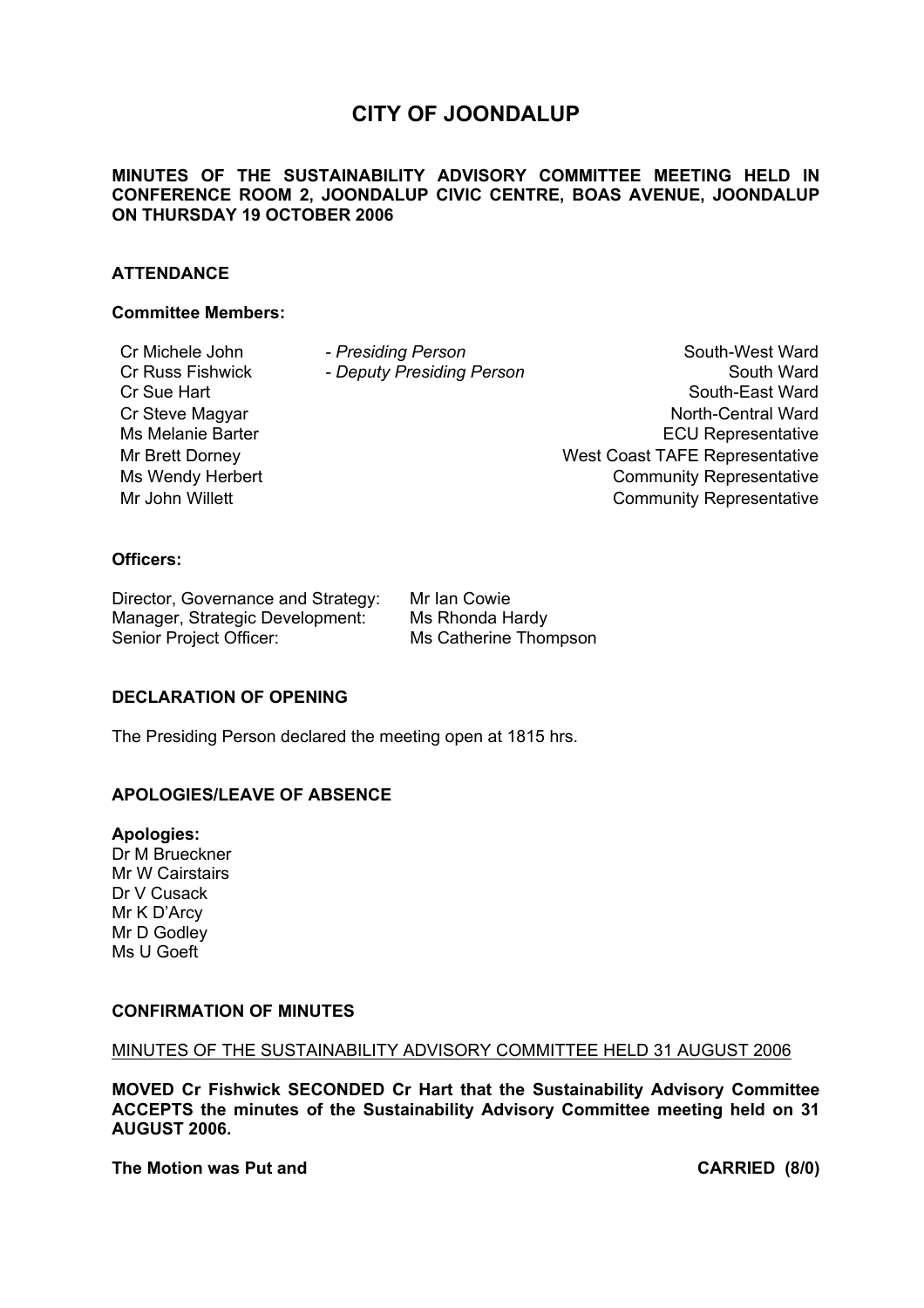**In favour of the Motion:** Crs John, Fishwick, Hart, Magyar, Ms Barter, Mr Dorney, Ms Herbert and Mr Willett

## **ANNOUNCEMENTS BY THE PRESIDING PERSON WITHOUT DISCUSSION**

Nil.

## **DECLARATIONS OF INTEREST**

Nil.

## **IDENTIFICATION OF MATTERS FOR WHICH THE MEETING MAY SIT BEHIND CLOSED DOORS**

Nil.

#### **PETITIONS AND DEPUTATIONS**

Nil.

#### **ITEM 1 SETTING MEETING DATES – [00906]**

**WARD:** All

**RESPONSIBLE** Mr Ian Cowie **DIRECTOR:** Governance and Strategy

## **PURPOSE/ EXECUTIVE SUMMARY**

To provide a schedule of dates for meetings of the Sustainability Advisory Committee (SAC) for 2006/07.

#### **BACKGROUND**

At its meeting on 31 August 2006 the Committee resolved that:

*"the next meeting of the Sustainability Advisory Committee be held on 19 October 2005 and that a report on future meeting dates for the Committee be presented to that meeting for further consideration by the Committee".* 

#### **DETAILS**

The suggested dates for meetings of the SAC for 2006/07 have been scheduled at approximately four – six week intervals, excluding the month of January and the Easter period.

Proposed SAC meeting dates for 2006/07 for consideration by the Committee are as follows:

- 16 November 2006
- 14 December 2006
- 8 February 2007
- 29 March 2007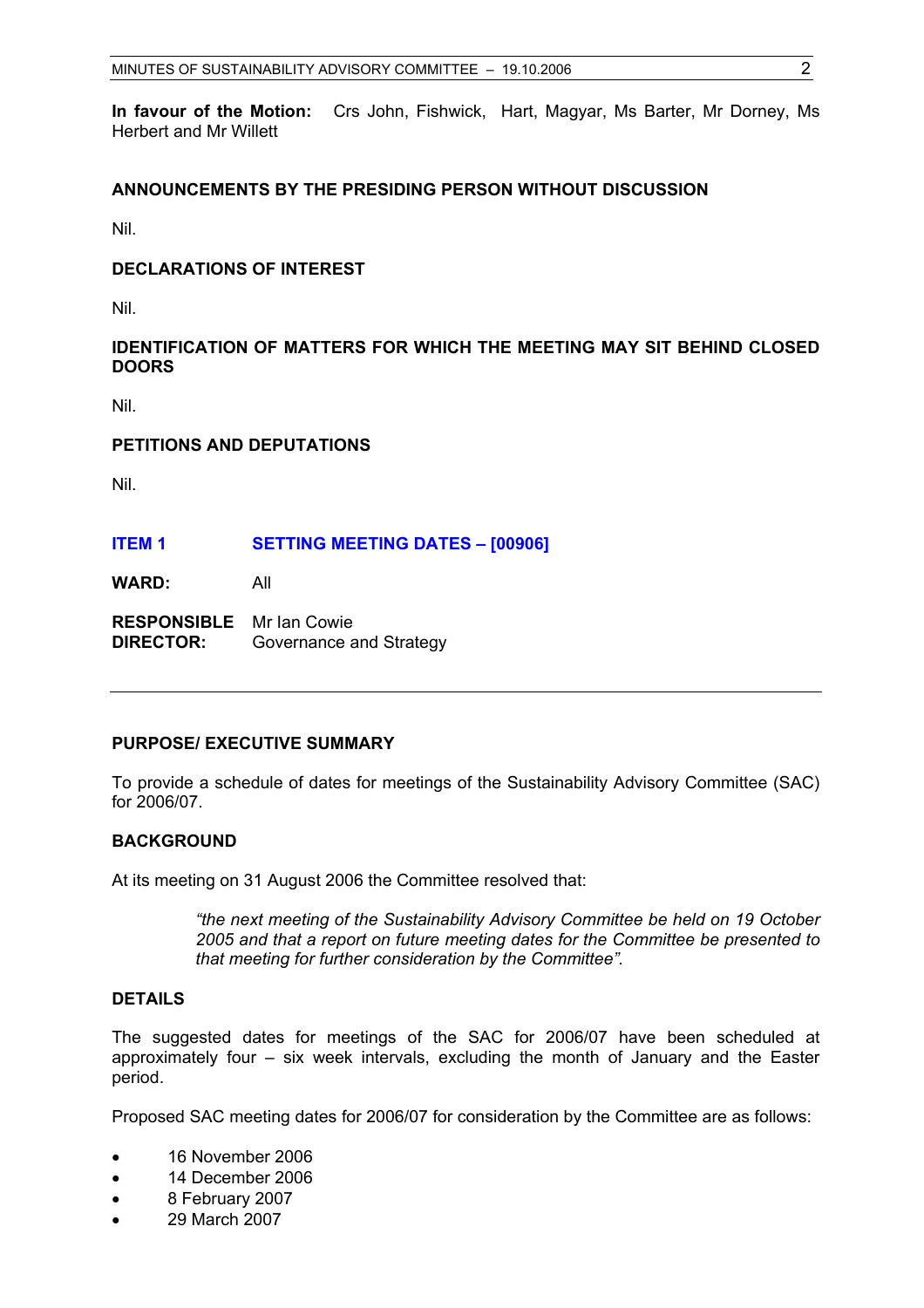- 24 May 2007
- 14 June 2007
- 12 July 2007

## **Link to Strategic Plan:**

Not applicable.

## **Legislation – Statutory Provisions:**

Not applicable.

## **Risk Management Considerations:**

Not applicable.

## **Financial/Budget Implications:**

Not applicable

## **Policy Implications:**

Not applicable.

## **Regional Significance:**

Not applicable.

## **Sustainability Implications:**

Not applicable.

## **COMMENT**

In setting its meeting dates the SAC may wish to consider the use of informal workshops. There have been a number of instances in the past where the SAC has called for informal workshops to deal with specific strategic or topical matters and it is highly effective and efficient to utilise informal workshops for this purpose. Should the SAC wish to continue this practice it is advisable that the formal meeting dates schedule allow for this to occur by providing appropriate spacing of time between meetings.

Examples of informal workshops held in the past include:

- The development of the SAC Strategic Workplan 2004
- Presentation from Dr Mal Washer on Sustainable Cities Inquiry
- The Development of a response to the Federal Government's draft sustainability charter

Such informal workshops will be held on an as needs basis.

## **ATTACHMENTS**

Nil.

## **VOTING REQUIREMENTS**

Simple majority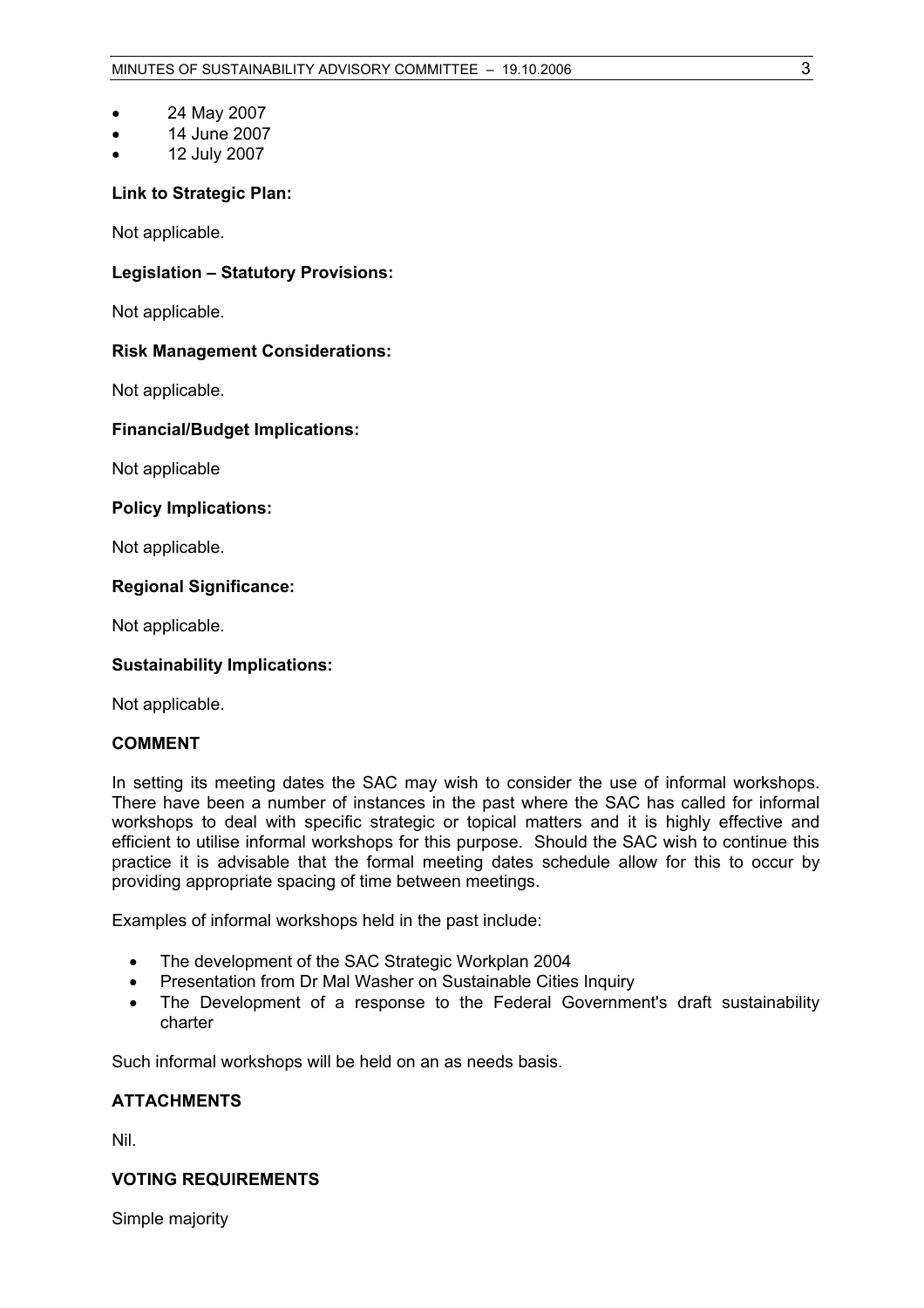**MOVED Cr Magyar SECONDED Cr Hart that the Sustainability Advisory Committee APPROVES the meeting dates for 2006/07 as follows:** 

- **16 November 2006**
- **14 December 2006**
- **8 February 2007**
- **29 March 2007**
- **24 May 2007**
- **14 June 2007**
- **12 July 2007**

#### The Motion was Put and **CARRIED** (8/0)

**In favour of the Motion:** Crs John, Fishwick, Hart, Magyar, Ms Barter, Mr Dorney, Ms Herbert and Mr Willett

# **ITEM 2 RESIGNATIONS FROM THE SUSTAINABILITY ADVISORY COMMITTEE – [00906]**

**WARD:** All

**RESPONSIBLE** Mr Ian Cowie **DIRECTOR:** Governance and Strategy

#### **PURPOSE/EXECUTIVE SUMMARY**

To advise of two recent resignations from members of the Sustainability Advisory Committee (SAC).

#### **BACKGROUND**

The Council at its meeting held on 24 May 2006 appointed elected members and community representatives with local knowledge, expertise with respect to sustainable development and connections within the community to serve on the SAC.

#### **DETAILS**

Two resignations have recently been received from Professor Sherry Saggers a community representative and Mr Denis Godley, the Small Business Centre representative.

This report recommends that the resignations from Professor Saggers and Mr Denis Godley as a representative of the Small Business Centre be accepted with a vote of thanks for their commitment and contribution to the work of the Committee. It should be noted that Mr Godley has recently been appointed to the Committee in the capacity of a community representative rather than the Small Business Centre representative.

The report further recommends that the Small Business Centre be requested to advise if it will consider a replacement for Mr Godley.

With the resignation of Professor Saggers from the Committee and Mr Godley resigning from the position of Manager of the Small Business Centre, membership of the Committee comprises the following individuals: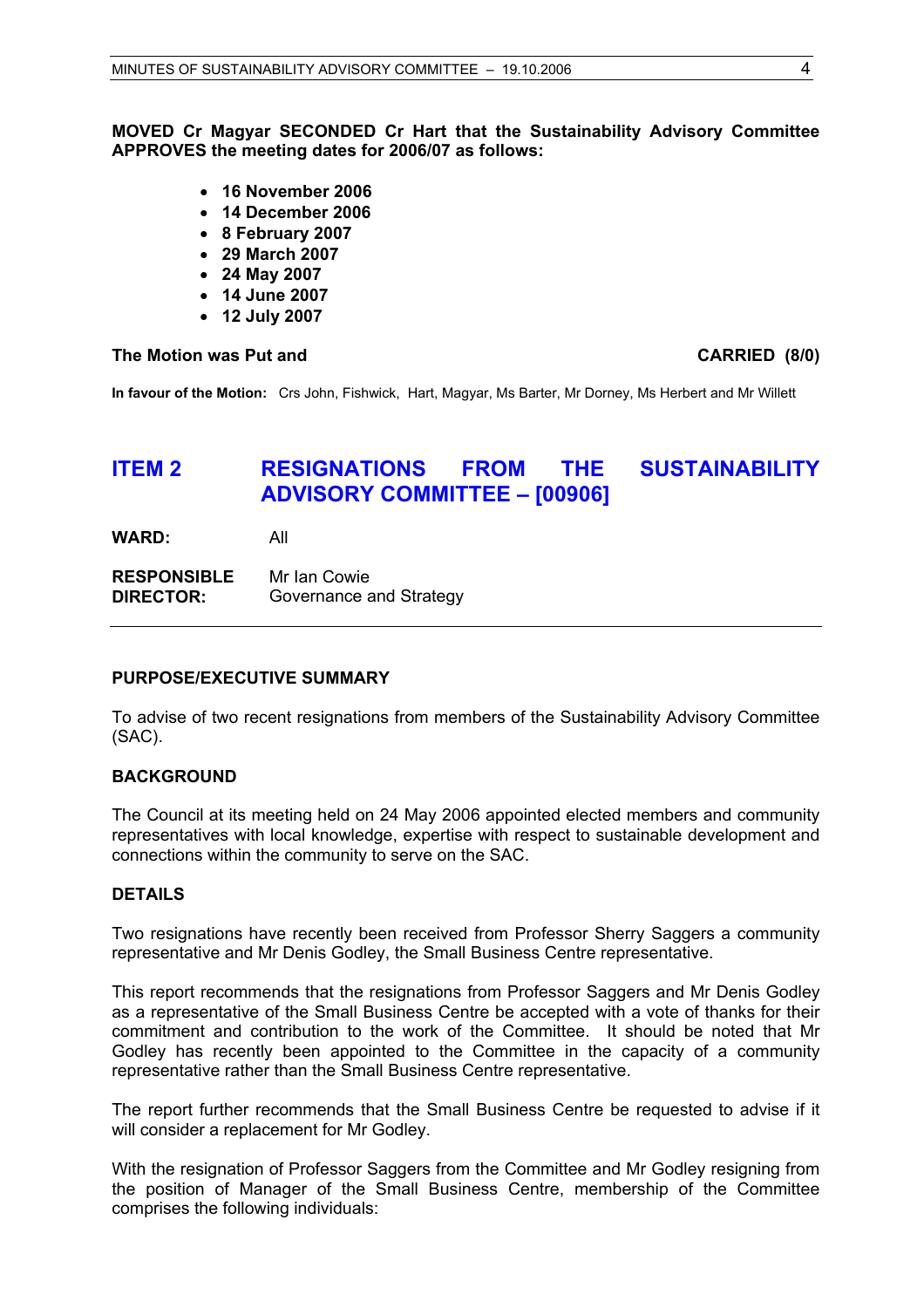- 1. Cr Michele John, Presiding Person
- 2. Cr Russ Fishwick, Deputy Presiding Person
- 3. Cr Sue Hart
- 4. Cr Steve Magyar
- 5. Ms Melanie Barter, Edith Cowan University
- 6. Dr Martin Brueckner, Edith Cowan University
- 7. Mr Will Carstairs, Community Representative
- 8. Dr Vincent Cusack, Community Representative
- 9. Mr Keiron D'Arcy, Community Representative
- 10. Mr Brett Dorney, West Coast TAFE
- 12. Mr Denis Godley, Community Representative
- 13. Ms Ute Goeft, Edith Cowan University
- 14. Ms Wendy Herbert, Community Representative
- 15. Mr John Willett, Community Representative

Quorum: 7

#### **Link to Strategic Plan:**

Not applicable.

#### **Legislation – Statutory Provisions:**

The Local Government Act 1995 includes provisions in relation to the membership of committees and quorums.

#### **Risk Management Considerations:**

Not applicable.

#### **Financial/Budget Implications:**

Not applicable.

#### **Policy Implications:**

Not applicable.

#### **Regional Significance:**

Not applicable.

#### **Sustainability Implications:**

Not applicable.

#### **Consultation:**

Nil.

## **COMMENT**

It should be noted that should the Small Business Association wish to nominate a representative for the Committee, the quorum for the Committee will be 8.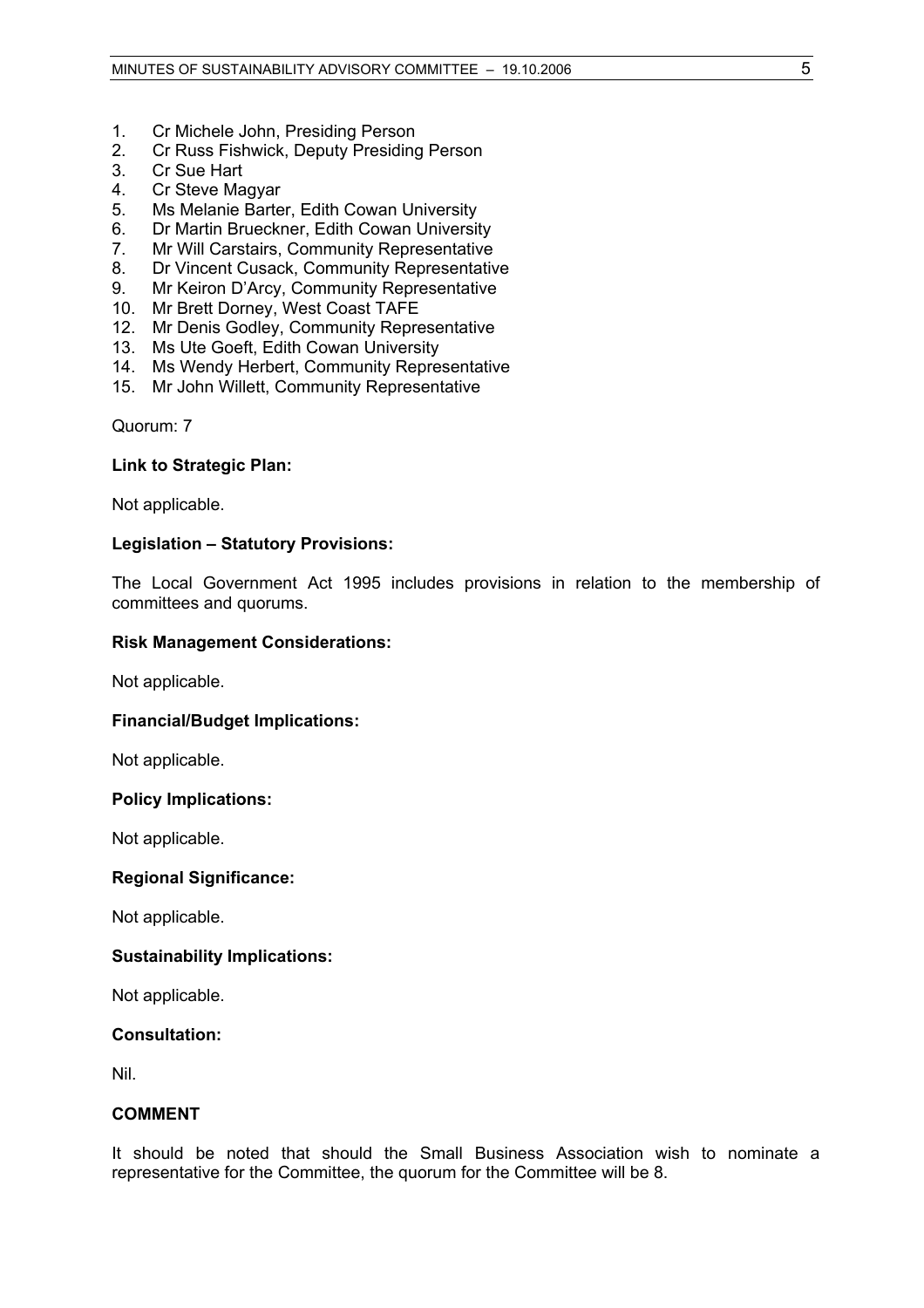## **ATTACHMENTS**

Nil.

## **VOTING REQUIREMENTS**

Simple Majority

**MOVED Cr Fishwick SECONDED Ms Herbert that the Sustainability Advisory Committee:** 

**1 NOTES that Mr Godley has resigned as the representative of the Small Business Centre and has been appointed as a community representative;** 

**RECOMMENDS that Council:** 

- **2 (a) ACCEPTS the resignation of Professor Saggers as a community representative;** 
	- **(b) THANKS Professor Saggers for her contribution to the work of the Committee;**
- **3 REQUESTS the Small Business Centre to advise the City if it will be nominating a new representative to the Committee.**

Cr Hart left the Room at 1825hrs.

Discussion ensued. It was noted during discussion that some members have been absent from recent meetings.

#### The Motion was Put and **CARRIED** (7/0)

**In favour of the Motion:** Crs John, Fishwick, Magyar, Ms Barter, Mr Dorney, Ms Herbert and Mr Willett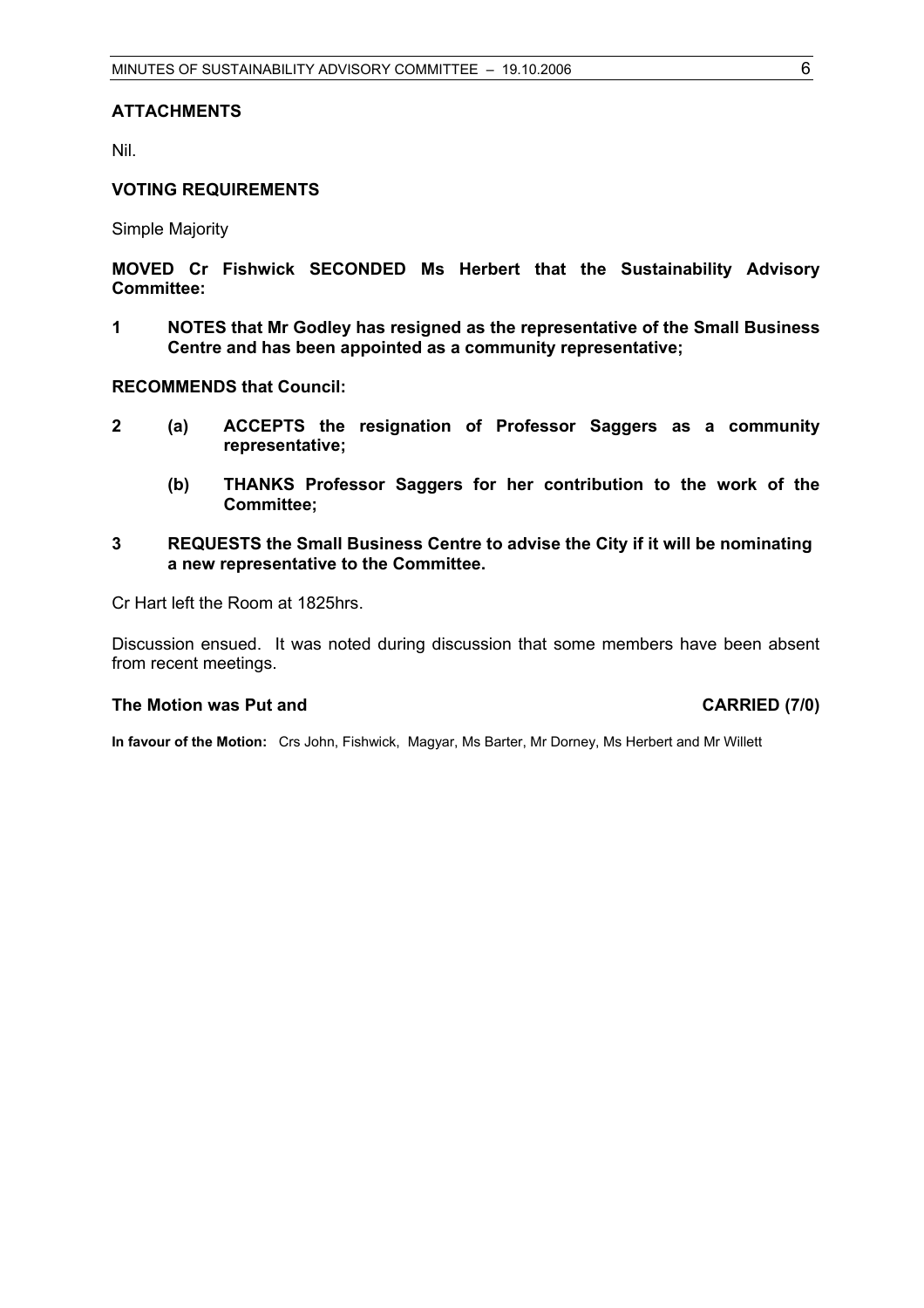# **ITEM 3 RESPONSE TO WALGA'S SYSTEMIC SUSTAINABILITY STUDY – [08144]**

**WARD:** All

**RESPONSIBLE** Mr Ian Cowie **DIRECTOR:** Governance and Strategy

#### **PURPOSE**

To request that the Sustainability Advisory Committee considers responses to the questions posed in the Western Australian Local Government Association's (WALGA) Systemic Sustainability Study.

#### **EXECUTIVE SUMMARY**

WALGA is seeking feedback on an interim report titled "In Your Hands; Shaping the Future of Local Government in Western Australia". The report poses a range of questions for local governments to answer and provides a framework against which individual local governments can assess their financial sustainability.

## **BACKGROUND**

At the meeting of Council on 19 September 2006, it was agreed that the City's proposed submission to WALGA on the Systemic Sustainability Study be referred to the Sustainability Advisory Committee. Specifically, the resolution stated:

*REFERRED Report CJ155 – 09/06 – Response to WALGA's Systemic Sustainability Study to the Sustainability Advisory Committee for advice regarding the sustainability of local government prior to endorsing a submission being forwarded to WALGA.* 

#### **DETAILS**

#### **Issues and options considered:**

Attachment 1 provides the report's questions and suggested responses. The full report can be found at: http://systemicsustainabilitystudy.com.au/ .

The Committee could decide to:

- Support all of the suggested responses
- Support some of the suggested responses and amend others
- Amend all of the suggested responses

#### **Link to Strategic Plan:**

Not applicable.

#### **Legislation – Statutory Provisions:**

The interim report of the Systemic Sustainability Study panel makes reference to a range of provisions in the Local Government Act and these are commented on in the attached report.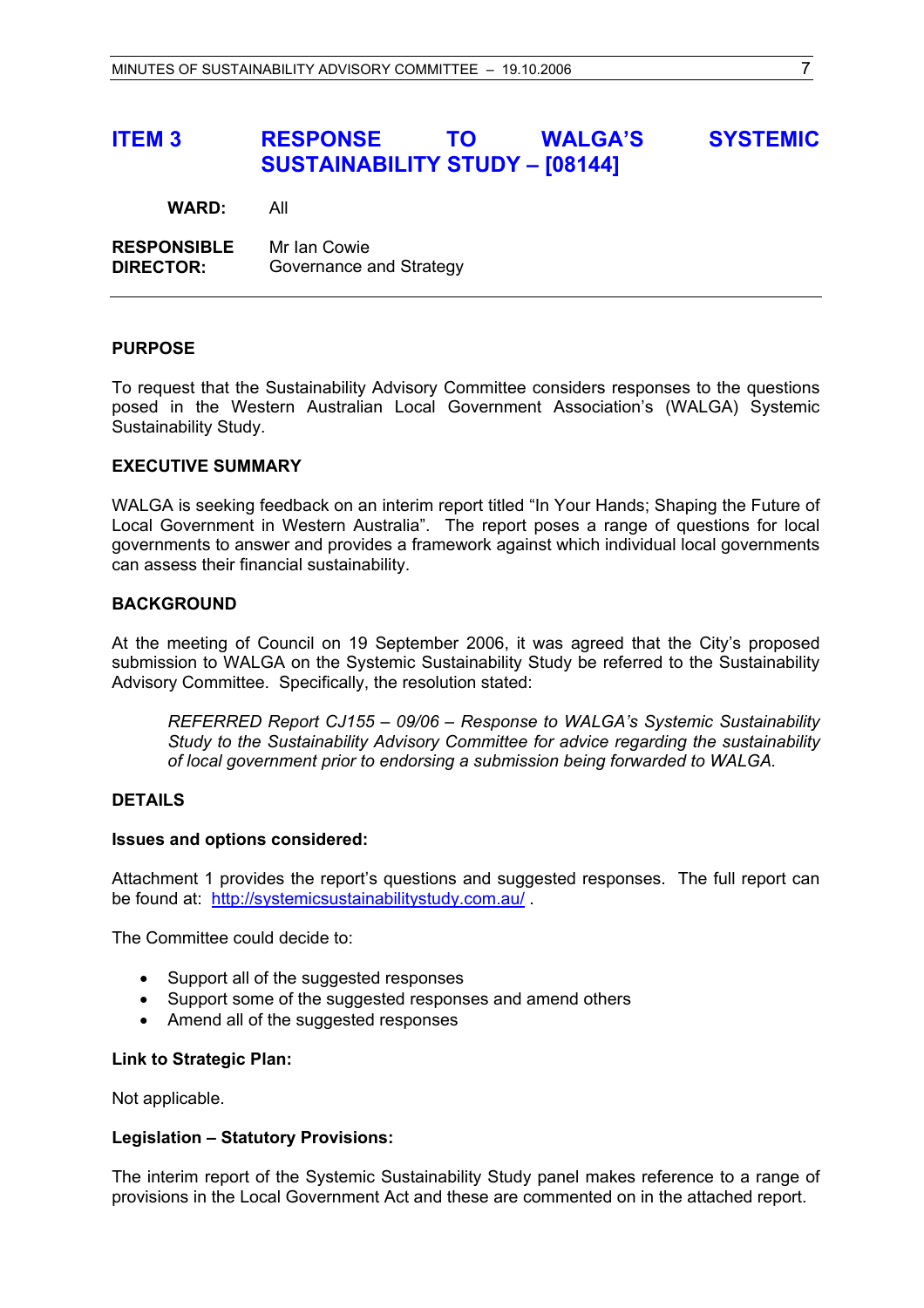#### **Risk Management Considerations:**

Not applicable.

#### **Financial/Budget Implications:**

Not applicable.

#### **Policy Implications:**

Not applicable.

#### **Regional Significance:**

The Systemic Sustainability Study has statewide implications.

#### **Sustainability Implications:**

The Systemic Sustainability Study addresses local government sustainability.

## **Consultation:**

By inviting comment and advice from the Sustainability Advisory Committee on the City's submission with respect to suggested responses, broader input into a framework against which individual local governments can assess their financial sustainability is being achieved.

#### **COMMENT**

Nil.

#### **ATTACHMENTS**

Attachment 1 Council Report CJ155 – 09/06

#### **VOTING REQUIREMENTS**

Simple Majority

**OFFICER'S RECOMMENDATION: That the Sustainability Advisory Committee:** 

- 1 CONSIDERS each of the suggested responses to the questions posed in the Systemic Sustainability Study;
- 2 AGREES to an appropriate response for each;
- 3 PROVIDES its views to Council prior to Council endorsing a submission to be forwarded to WALGA.

**MOVED Cr Fishwick SECONDED Mr Willett that the Sustainability Advisory Committee THANKS Mr Cowie for his explanation of the suggested responses to the questions posed in the Systemic Sustainability Study and NOTES that Mr Cowie will be resubmitting the report to Council to reflect the Committee's comments.** 

Director Governance and Strategy spoke to the report. Discussion ensued.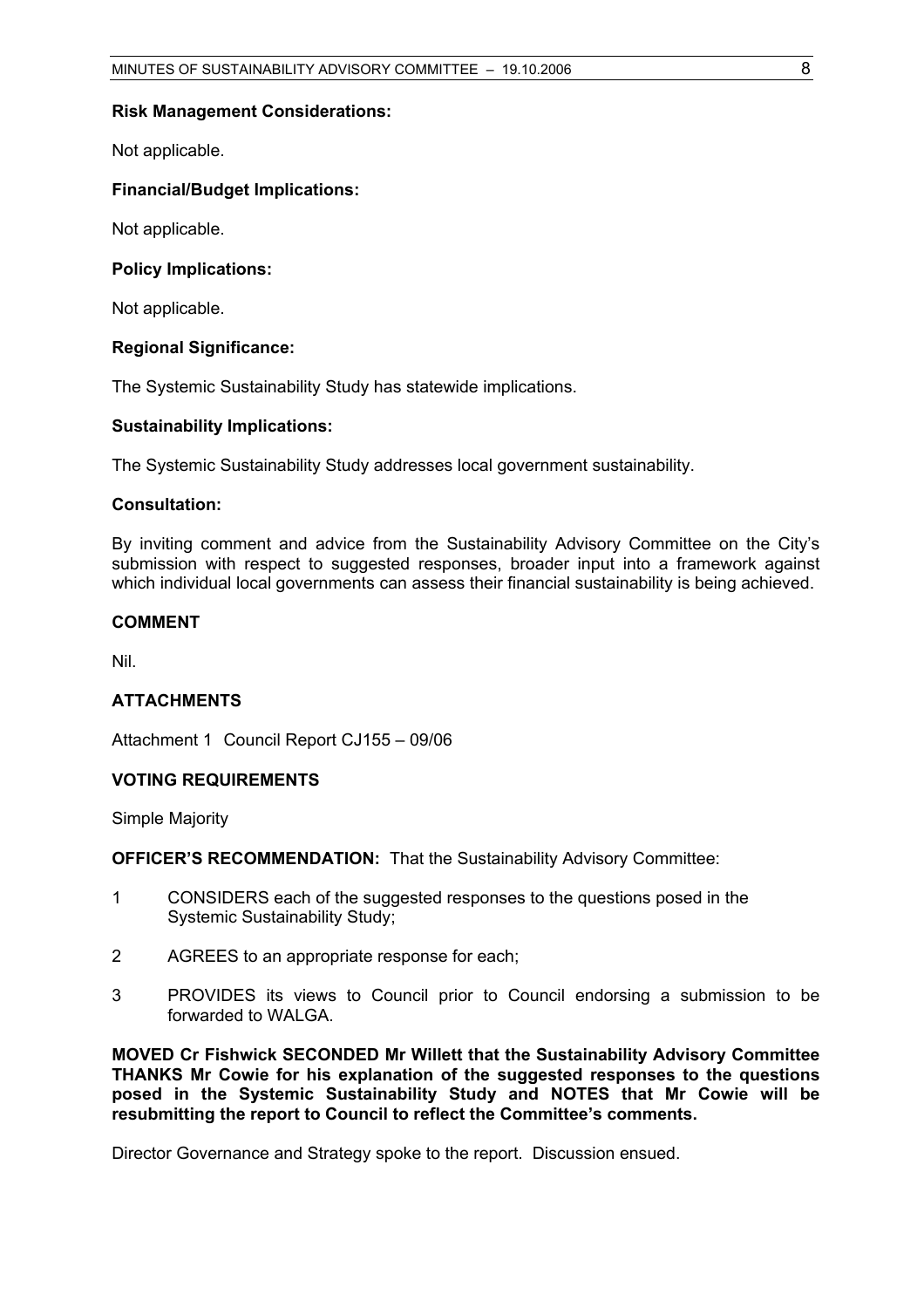#### **The Motion was Put and CARRIED (7/0) CARRIED** (7/0)

**In favour of the Motion:** Crs John, Fishwick, Magyar, Ms Barter, Mr Dorney, Ms Herbert and Mr Willett

# **ITEM 4 GREAT GARDENS WORKSHOP – [59091]**

**RESPONSIBLE** Mr Ian Cowie **DIRECTOR:** Governance and Strategy

#### **PURPOSE**

To provide the Sustainability Advisory Committee (SAC) with information of the City's intent to host a 'Great Gardens Workshop' on 7 November 2006 and to seek the Committee's attendance at the event.

## **EXECUTIVE SUMMARY**

The City will host a Great Gardens Workshop on 7 November from 6.00pm – 9.00pm at the Joondalup Reception Centre. Members of SAC are invited to attend.

#### **BACKGROUND**

The City successfully hosted three Great Gardens Workshops in 2005 with over 365 residents attending. Landcare Solutions presented the three-hour Workshops with State Government support via the Water Corporation and Swan River Trust. The Workshop assisted participants in creating a water efficient garden, minimising fertilizer use, composting, safe and effective weed control and encouraging wildlife into the urban landscape.

The same successful workshop format applied in 2005 will be provided by Landcare Solutions in November 2006 and the City has also requested the topic of grey water recycling be covered in response to community demand.

#### **DETAILS**

#### **Issues and options considered:**

The provision of another Great Garden Workshop by the City will have the following benefits:

- $\circ$  It will meet residents' requests to have more information on water efficient gardens (as per EcoHouse program feedback forms received in 2005);
- $\circ$  It will be very cost effective as it reaches a large audience at minimal cost;
- o It meets the City's Greenhouse Action Plan, action 25: *Facilitate energy reduction initiatives and promotes these to the wider community*;
- $\circ$  It can be identified as an initiative undertaken by the City in support of its Cities for Climate Protection Program initiative.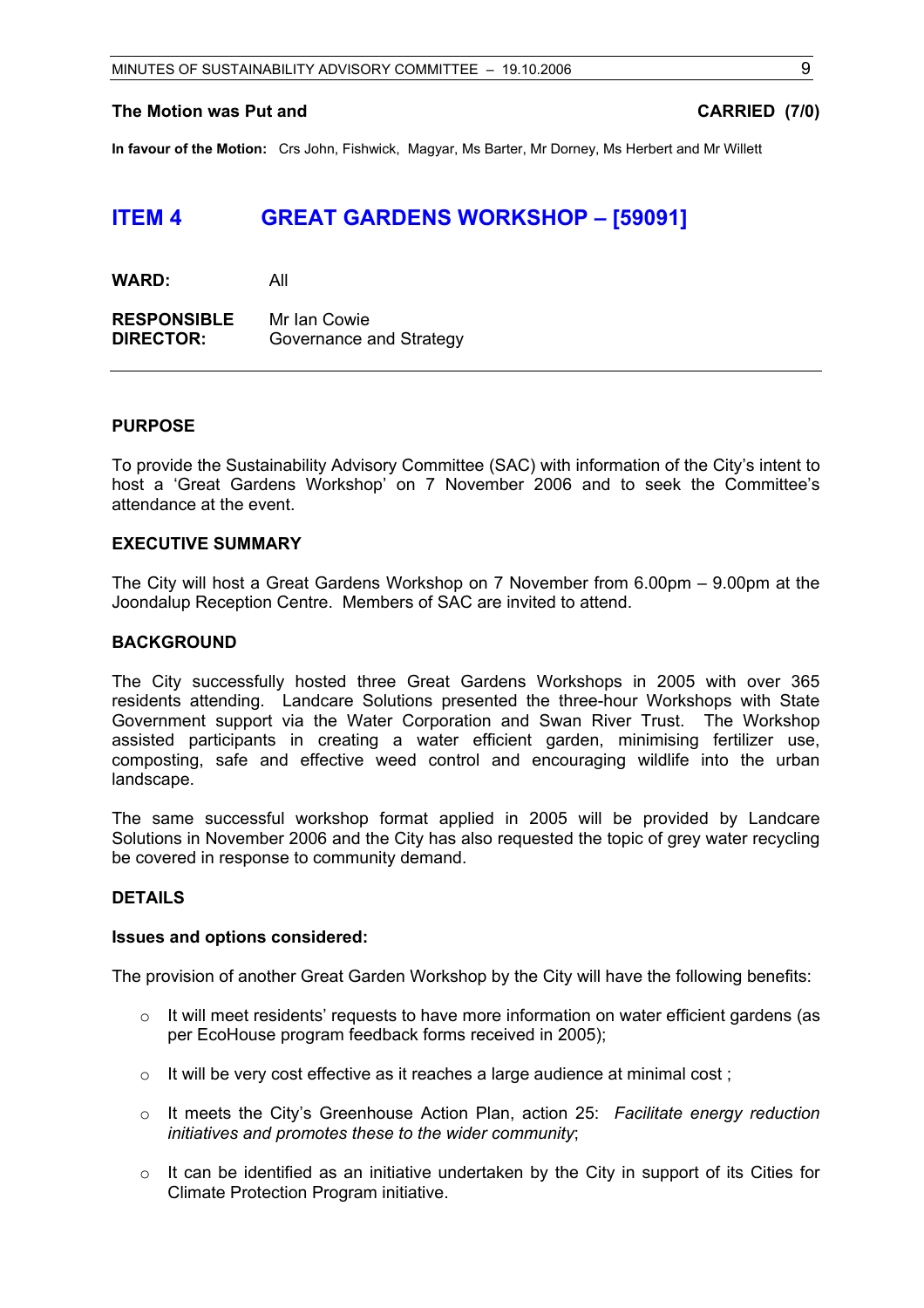The Workshop will be provided by Landcare Solutions on 7 November between 6pm – 9pm to enable a broad audience to participate.

### **Link to Strategic Plan:**

Key Focus Area: Caring for the Environment

*Strategy 2.1.1 Maintain and protect natural assets and to retain biodiversity Strategy 2.1.2 Further develop environmentally effective and energy efficient programs Strategy 2.1.3 Develop a coordinated environmental framework, including community education* 

## **Legislation – Statutory Provisions:**

Not applicable.

#### **Risk Management Considerations:**

Not applicable.

#### **Financial/Budget Implications:**

Funds to host the event are available from the Cities for Climate Protection Project funds.

## **Policy Implications:**

Not applicable.

## **Regional Significance:**

Together with 'Heavenly Hectares', the Great Gardens Workshop is the largest and most successful landholder education program in the state.

#### **Sustainability Implications:**

The Workshop promotes sustainable gardening principles and biodiversity which in turn results in resource efficiency which can achieve community greenhouse gas abatement as pursued in the Cities for Climate Protection Program.

## **Consultation:**

Nil.

## **COMMENT**

The hosting of another Great Gardens Workshop by the City of Joondalup on 7 November 2006 will provide residents with important sustainable gardening skills prior to summer in a fun and interesting format.

Past participant enthusiasm and high attendance combined with low expenditure makes the workshop a cost effective approach to environmental community education.

The City will be profiled as a Council showing leadership in environmental sustainability and responding to community requests by providing the Great Gardens Workshop.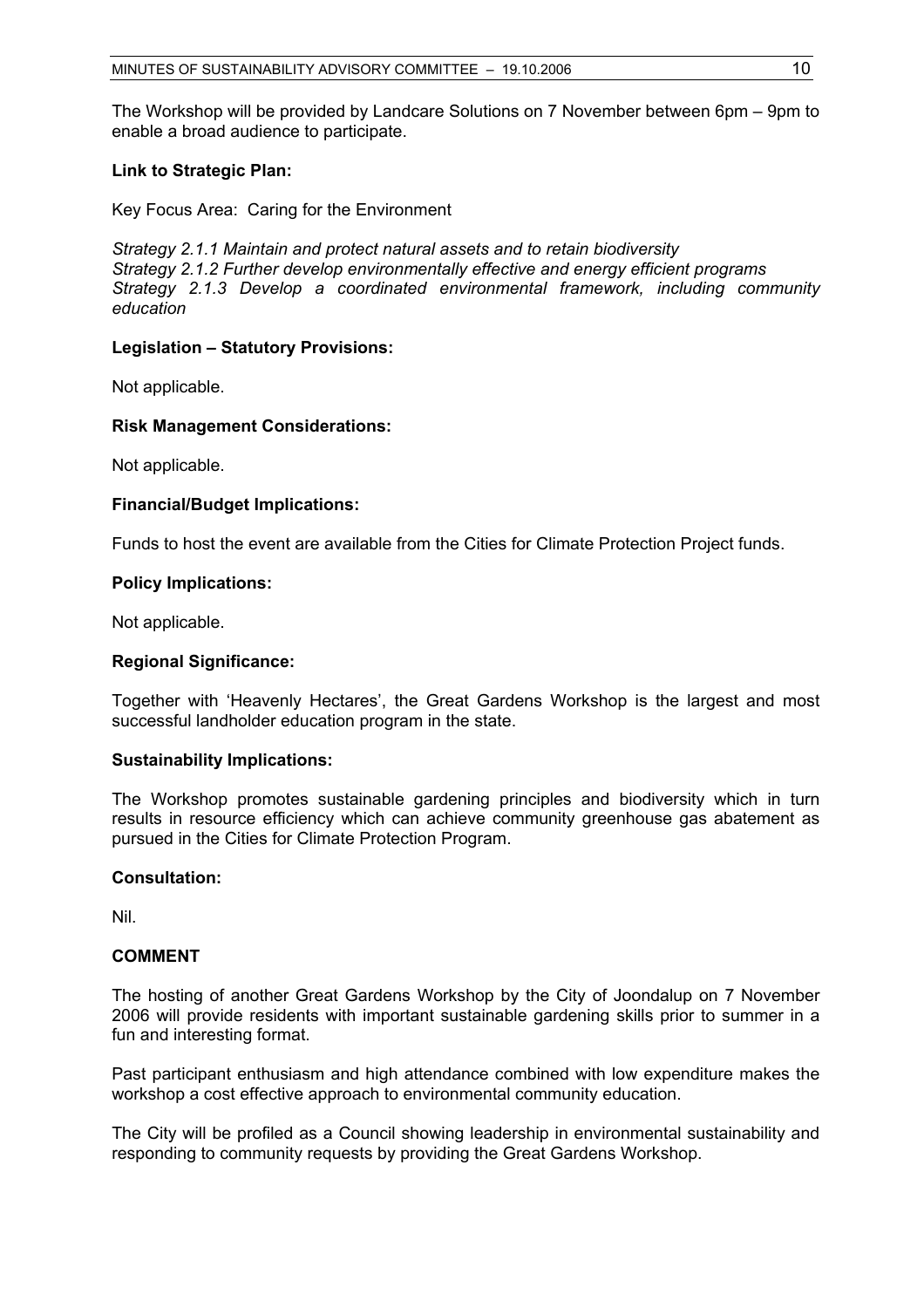## **ATTACHMENTS**

Nil.

#### **VOTING REQUIREMENTS**

Simple Majority

**OFFICER'S RECOMMENDATION:** That the Sustainability Advisory Committee:

NOTES the Great Gardens Workshop report and ACKNOWLEDGES the invitation to attend the Great Gardens Workshop on 7 November 2006.

#### **MOVED Ms Herbert SECONDED Ms Barter that the Sustainability Advisory Committee:**

- **1 NOTES the Great Gardens Workshop report and ACKNOWLEDGES the invitation to attend the Great Gardens Workshop on 7 November 2006;**
- **2 RECOMMENDS to Council that due to the high demand for the Workshop, the City considers holding additional Workshops on this subject and provide funding for this purpose;**
- **3 ACKNOWLEDGES the importance of sustaining local wildlife species in suburban gardens and strongly SUPPORTS Great Gardens Workshop programs in raising awareness of the biodiversity hotspot of Western Australia.**

Discussion ensued regarding the demand for the workshop and that the current workshop has been fully booked without any newspaper advertising being done by the City. It was requested that the coordinators of the Workshop include information of the importance of the biodiversity of the south west of Western Australia in the Workshop.

#### **The Motion was Put and CARRIED (7/0) CARRIED** (7/0)

**In favour of the Motion:** Crs John, Fishwick, Magyar, Ms Barter, Mr Dorney, Ms Herbert and Mr Willett

# **ITEM 5 WATER CORPORATION'S 'WATER FOR LIFE' 2006 REPORT – [00906]**

**WARD:** All

**RESPONSIBLE** Mr Ian Cowie **DIRECTOR:** Governance and Strategy

#### **PURPOSE**

To provide the Sustainability Advisory Committee (SAC) with a copy of the Water Corporation's 'Water for Life' 2006 report.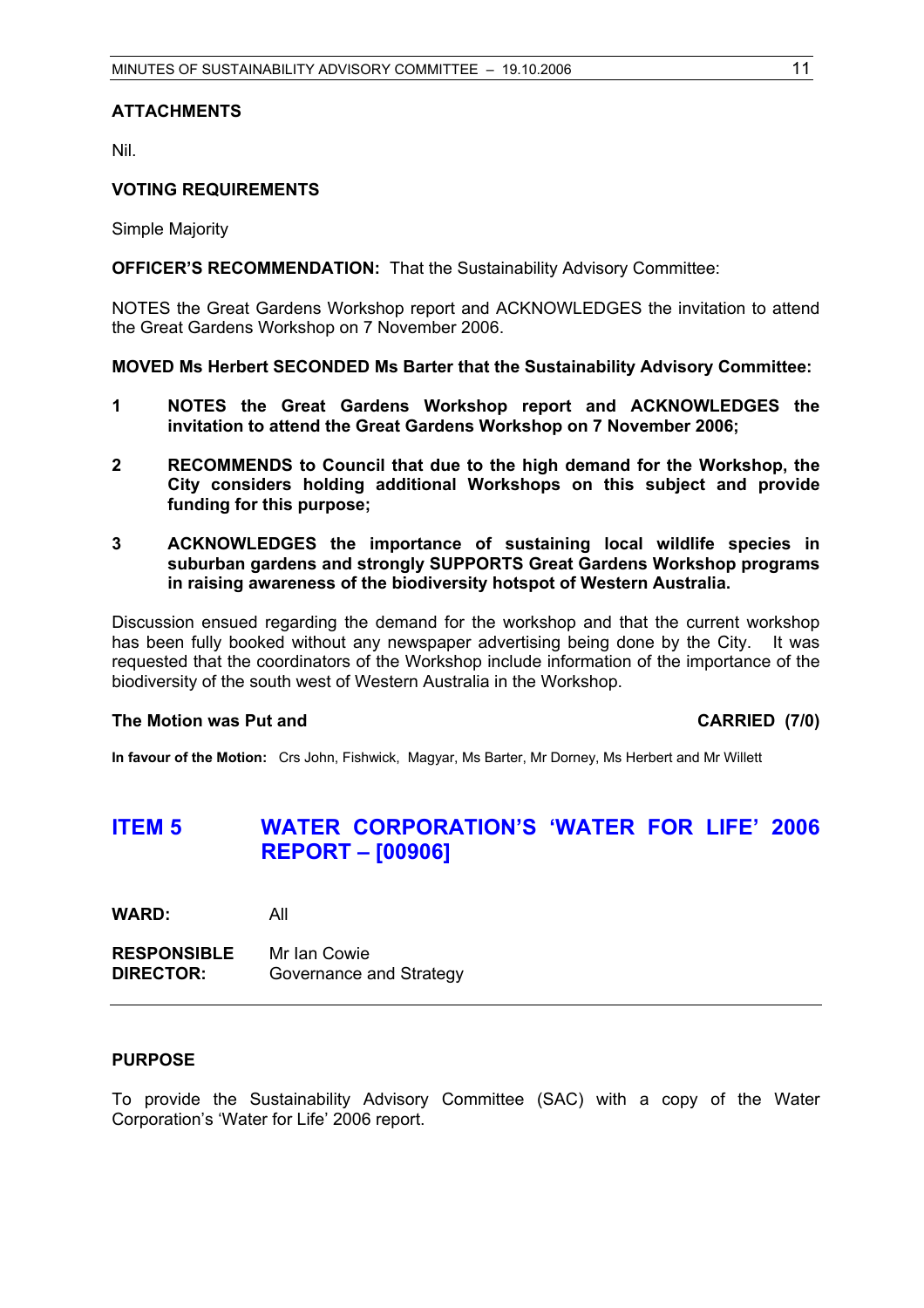## **EXECUTIVE SUMMARY**

This report recommends that the Sustainability Advisory Committee NOTES the Water Corporation's 'Water for Life' 2006 report.

#### **BACKGROUND**

The 'Water for Life' report reviews the Water Corporation operations for 2005/06 and provides an update on activities and progress towards achieving the Corporation's key performance targets.

#### **DETAILS**

#### **Issues and options considered:**

Titled 'Water for Life', the report outlines the Water Corporation's performance during 2005/06 in relation to their sustainability principles and business strategies.

The report conveys the Water Corporation's role with regards to its commitment to sustainability in the way it delivers water, wastewater, drainage services and plans, for Western Australia's water future.

Attachment 1 provides a copy of part of the report, excluding corporate information which includes financial statements.

The full report can be found at: http://www.watercorporation.com.au/r/report2006.cfm.

#### **Link to Strategic Plan:**

Not applicable.

#### **Legislation – Statutory Provisions:**

Not applicable.

#### **Risk Management Considerations:**

Not applicable.

#### **Financial/Budget Implications:**

Not applicable.

#### **Policy Implications:**

Not applicable.

#### **Regional Significance:**

The Water Corporation's service has statewide implications.

#### **Sustainability Implications:**

Not applicable.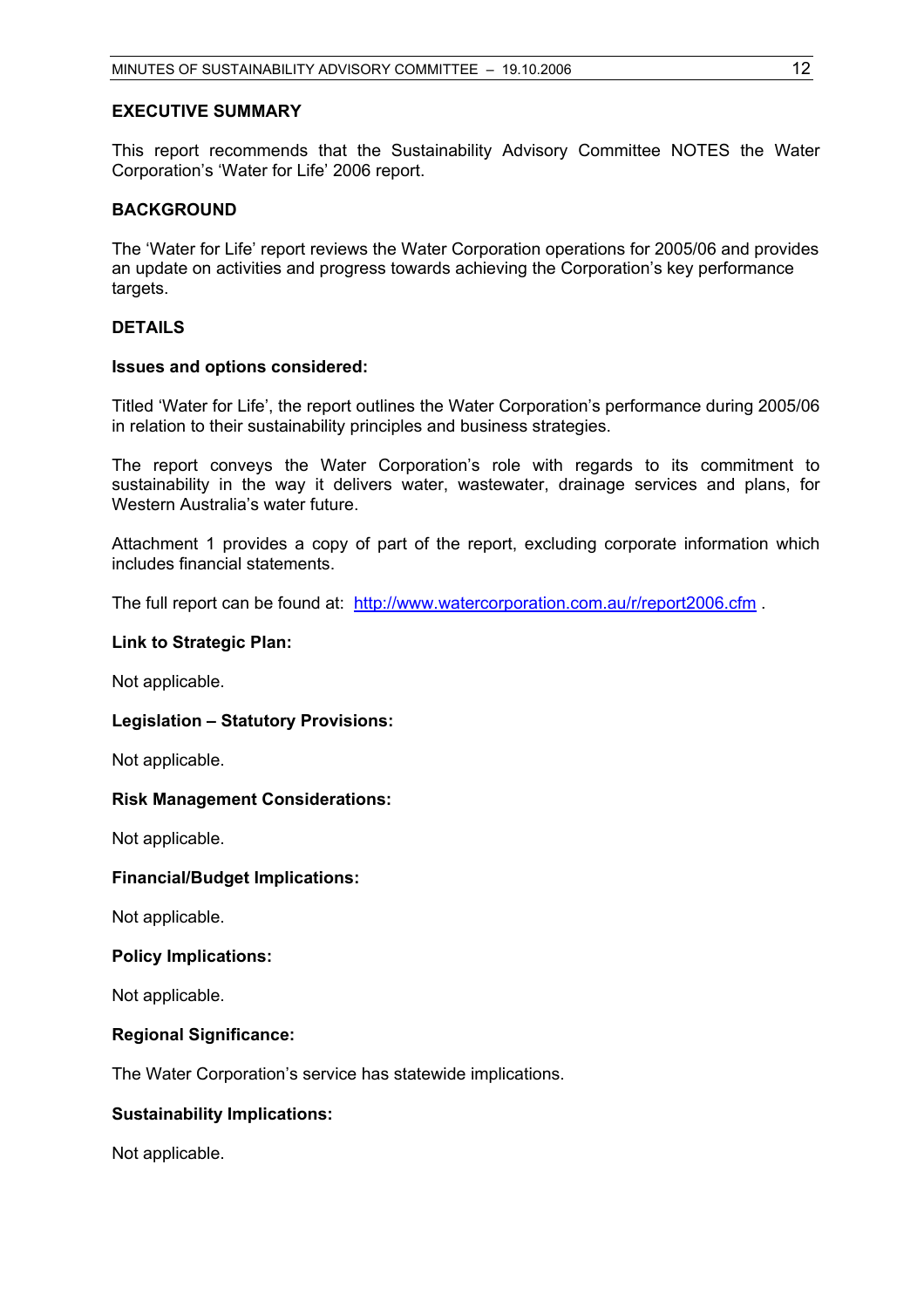## **Consultation:**

Not applicable.

## **COMMENT**

Nil.

## **ATTACHMENTS**

Attachment 1 Part of Water Corporation's 'Water for Life' 2006 Report

## **VOTING REQUIREMENTS**

Simple Majority

**OFFICER'S RECOMMENDATION:** That the Sustainability Advisory Committee NOTES the Water Corporation's 'Water for Life' 2006 Report.

**MOVED Mr Dorney SECONDED Mr Willett that the Sustainability Advisory Committee:** 

- **1 NOTES the Water Corporation's 'Water for Life' 2006 Report;**
- **2 REQUESTS a report from the City on its water use and the other issues raised by the Committee.**

Discussion ensued. The Committee was advised information is available regarding becoming a member of the Water Corporation's Customer Advisory Council. It was requested that Ms Barter give a presentation to the Committee at its 14 December 2006 meeting on ECU's water conservation practices.

## The Motion was Put and **CARRIED** (7/0)

**In favour of the Motion:** Crs John, Fishwick, Magyar, Ms Barter, Mr Dorney, Ms Herbert and Mr Willett

# **ITEM 6 STRATEGIC PLAN KEY PERFORMANCE INDICATORS – [00906]**

**WARD:** All

**RESPONSIBLE** Mr Ian Cowie **DIRECTOR:** Governance and Strategy

#### **PURPOSE**

To seek advice from the Sustainability Advisory Committee on the development of sustainability indicators.

#### **EXECUTIVE SUMMARY**

The 2005/06 Strategic Plan Key Performance Indicators (KPI) Report was presented to Council on 29 August 2006, in accordance with the Council's reporting framework. Council accepted the report, and requested that it be referred to the Sustainability Advisory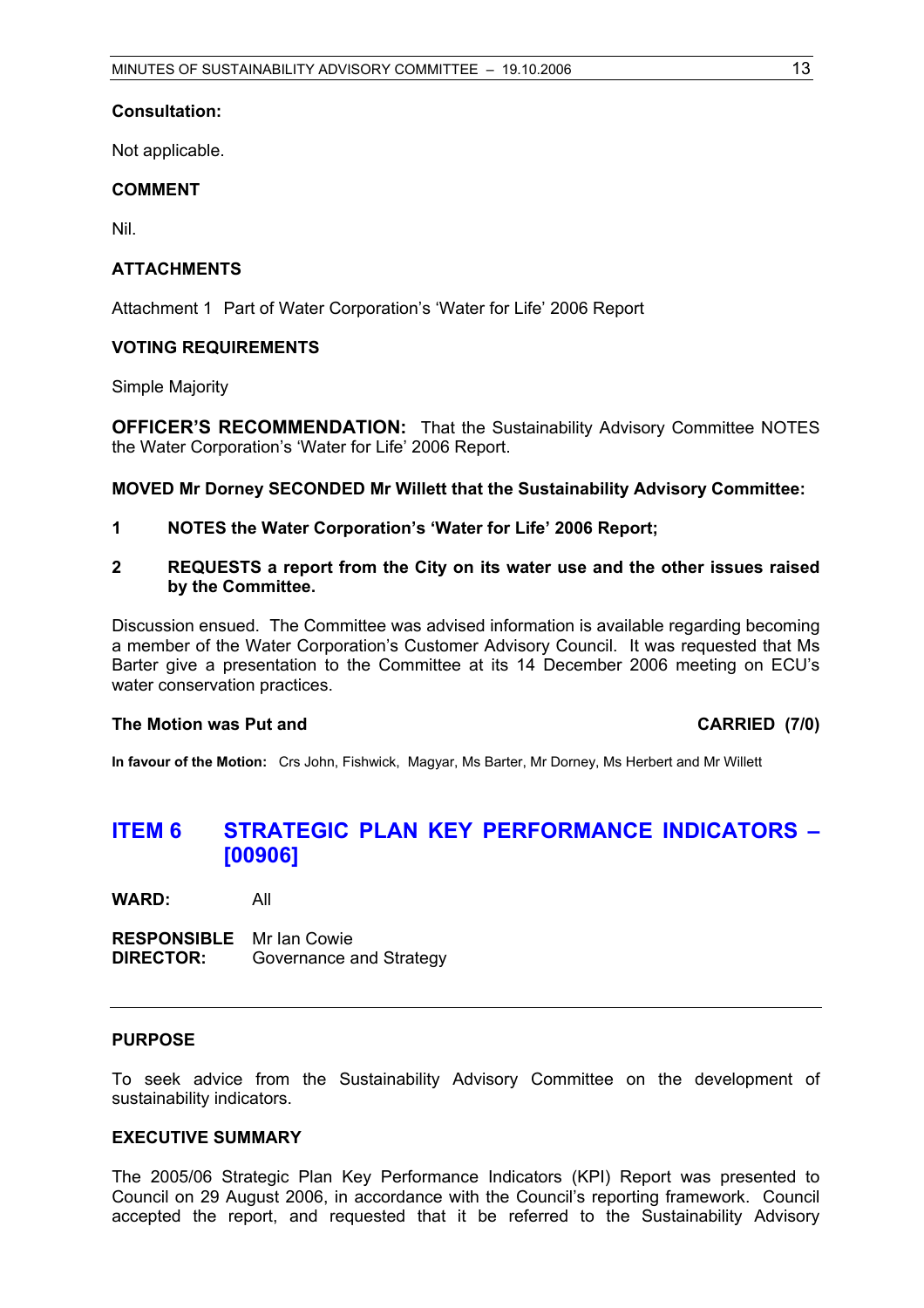Committee for advice on the development of sustainability indicators. *(Item CJ137 – 08/06 refers*).

## **BACKGROUND**

The Strategic Plan KPIs are intended to measure progress against the Strategic Plan 2003 – 2008, and reports against the KPIs are provided to the Council on an annual basis. The report is a component of the Corporate Reporting Framework endorsed by Council on 14 December 2004 (*Item CJ307 12/04 refers*).

## **DETAILS**

#### **Issues and options considered:**

The 2005/206 Strategic Plan KPI Report provided Council with information for the period 1 July 2005 to 30 June 2006.

The KPIs link directly to the outcomes and strategies in the Key Focus Areas of:

- Community Wellbeing;
- Caring for the Environment;
- City Development, and
- Organisational Development.

The KPIs are categorised according to their indicator type - social, economic, and/or environmental.

## **Link to Strategic Plan:**

Key Focus Area 4: Organisational Development

Outcome: The City of Joondalup is a sustainable and accountable business.

Objective 4.1: To manage the business in a responsible and accountable manner.

Strategy 4.1.2: Develop a corporate reporting framework based on sustainable indicators.

## **Legislation – Statutory Provisions:**

Section 2.7 of the Local Government Act 1995 states:

*The role of the council:* 

- *(1) The council:*
	- *(a) directs and controls the local government's affairs; and*
	- *(b) is responsible for the performance of the local government's functions.*

## **Risk Management Considerations:**

The KPI Report provides Council with an overall assessment of progress against the Strategic Plan.

## **Financial/Budget Implications:**

Not applicable.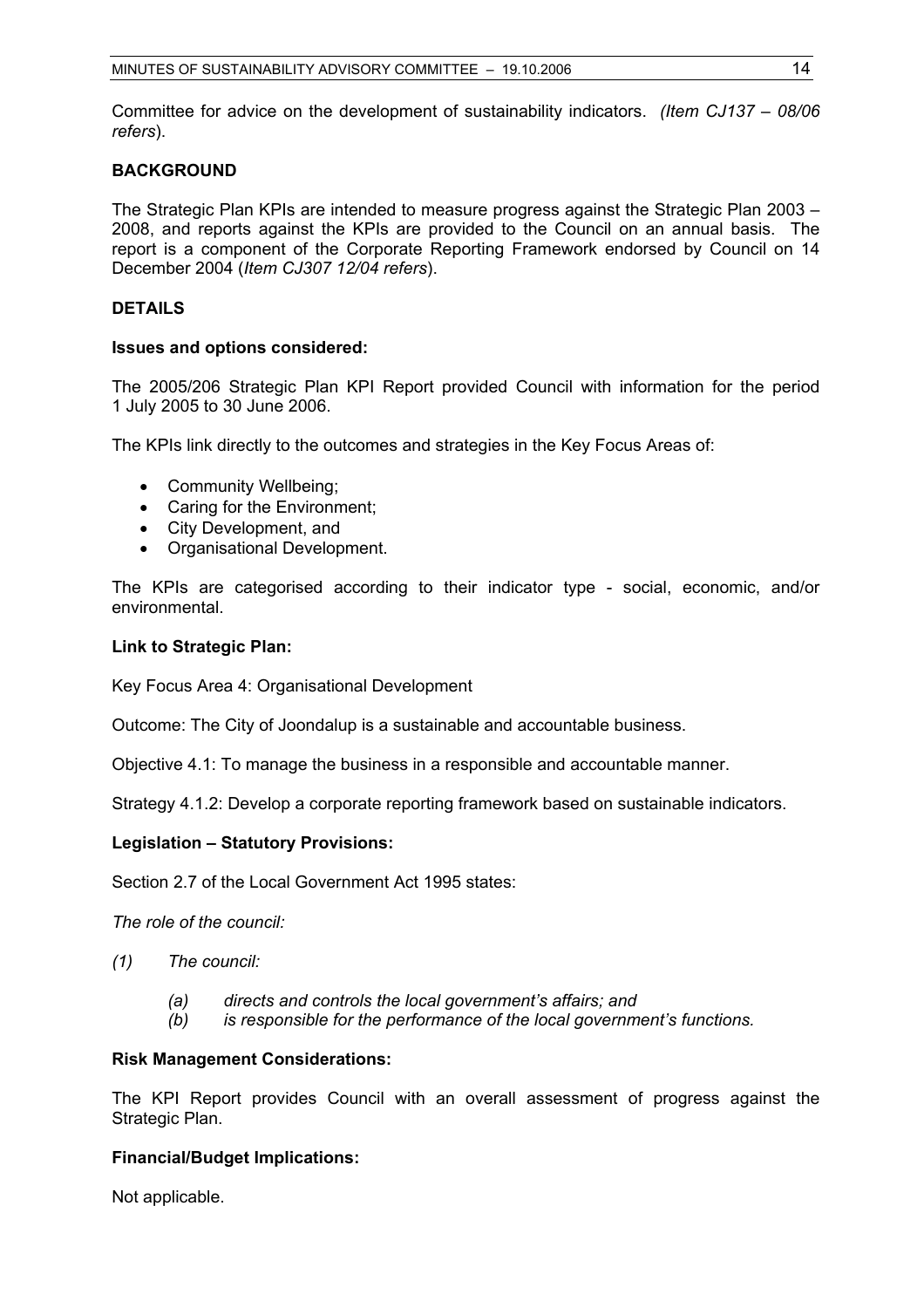#### **Policy Implications:**

The stated objective of Council's Communication Policy 2.3.2 is:

*To indicate the City's high level of commitment to public consultation and to provide good, open and accountable government.* 

## **Regional Significance:**

Not applicable.

#### **Sustainability Implications:**

The Strategic Plan KPI's have been categorised as social, environmental and/or economic.

## **Consultation:**

Not applicable.

#### **COMMENT**

The Strategic Plan is due for a major review during 2006/07 and this will include a review of the KPIs against the revised Plan. This process will involve consultation with members of the community and key stakeholders, including the Sustainability Advisory Committee.

## **ATTACHMENTS**

Attachment 1 2005/06 Strategic Plan Key Performance Indicators Performance Report

#### **VOTING REQUIREMENTS**

Simple majority.

**OFFICER'S RECOMMENDATION:** That the Sustainability Advisory Committee:

- 1 CONSIDERS what sustainability indicators would be appropriate as Key Performance Indicators for the Strategic Plan;
- 2 AGREES on the appropriate indicators;
- 3 PROVIDES its views to Council.

**MOVED Cr Magyar SECONDED Mr Dorney that the Sustainability Advisory Committee NOTES the Strategic Plan Key Performance Indicators and SEEKS a report from officers on possible indicators of a more quantitative nature, particularly covering conservation and environmental matters.** 

Discussion ensued.

## The Motion was Put and **CARRIED** (7/0)

**In favour of the Motion:** Crs John, Fishwick, Magyar, Ms Barter, Mr Dorney, Ms Herbert and Mr Willett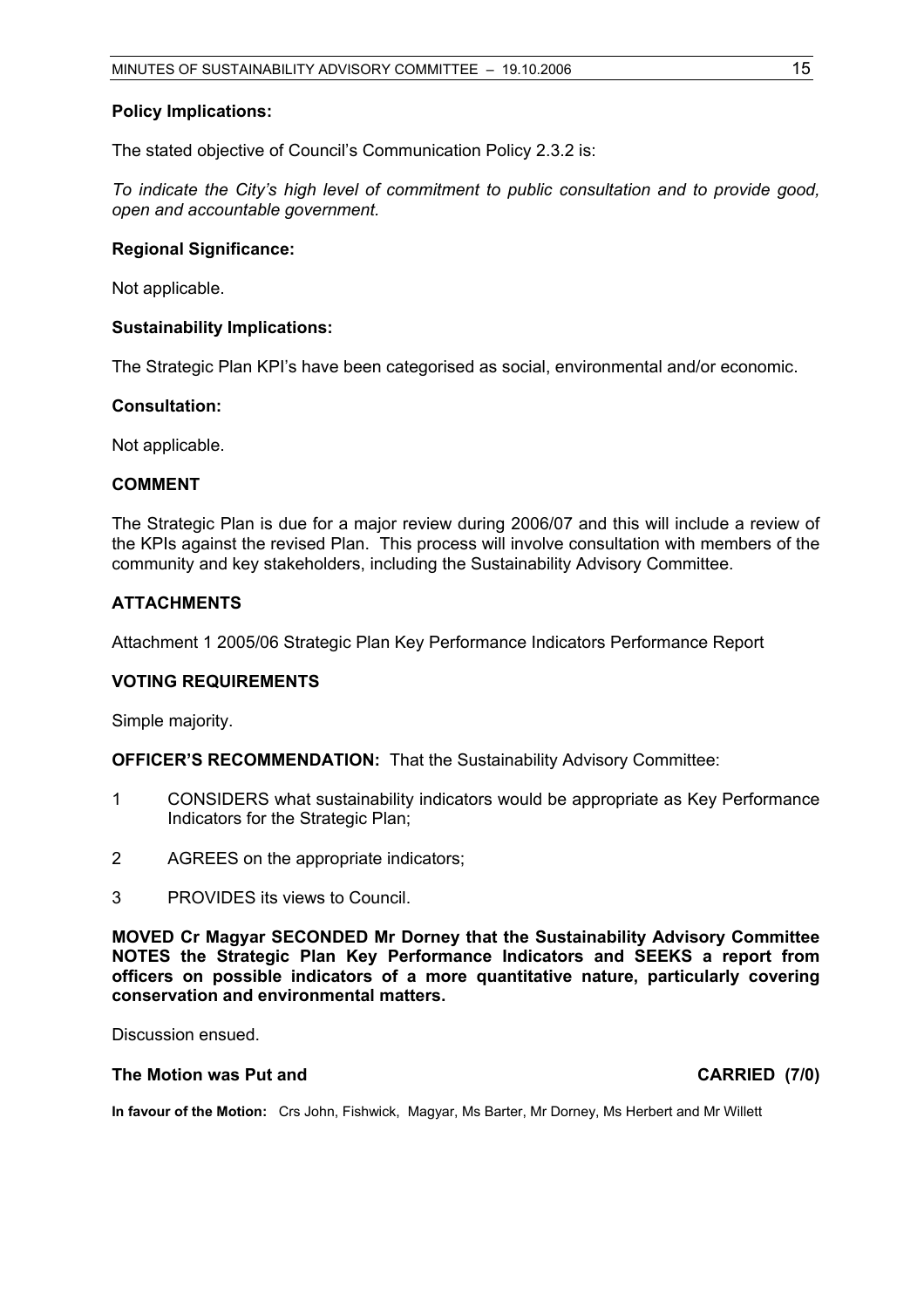# **ITEM 7 OIL DEPLETION AND LOCAL GOVERNMENT – [59091]**

**WARD:** All

**RESPONSIBLE** Mr Ian Cowie **DIRECTOR:** Governance & Strategy

## **PURPOSE**

To disseminate information gained at the "Oil Depletion and Local Government Forum" held by the Sustainable Transport Coalition (STC) of WA and the City of Stirling on 14 September 2006.

To inform the Sustainability Advisory Committee (SAC) of the key issues and potential future actions raised at this forum.

To identify the importance of the City of Joondalup implementing sustainable transport initiatives.

## **EXECUTIVE SUMMARY**

The Oil Depletion and Local Government Forum highlighted the importance of local government's role in planning now for oil depletion and associated costs. Four key speakers addressed the oil depletion issue by discussing relevant programs, examples of government initiatives, mapping vulnerable locations in WA and identifying possible scenarios and strategies.

This forum has provided a range of ideas which will assist the City in its Greenhouse Action Plan Review and TravelSmart Program in particular.

#### **BACKGROUND**

At the 31 August 2006 meeting of the SAC the following motion was moved:

#### NOTICE OF MOTION – CR S MAGYAR - [61581]

*"That the Sustainability Advisory Committee:* 

- *1 INVITES Mr Brian Fleay, or another representative from the Australian Association for the Study of Peak Oil and Gas to give a presentation on the implications for the sustainability of Joondalup of peak oil at the next meeting of the Sustainability Advisory Committee;*
- *2 INVITES all Elected Members and the corporate Executive to the next meeting of the Sustainability Advisory Committee to consider the implications of peak oil on the sustainability of Joondalup;*
- *3 DETERMINES and ADVISES the Council of the long term implications of peak oil after the presentation on the issue of peak oil."*

In response to this, it was recognised that it would be beneficial for the City to attend a forum on the impacts of the oil situation on local government.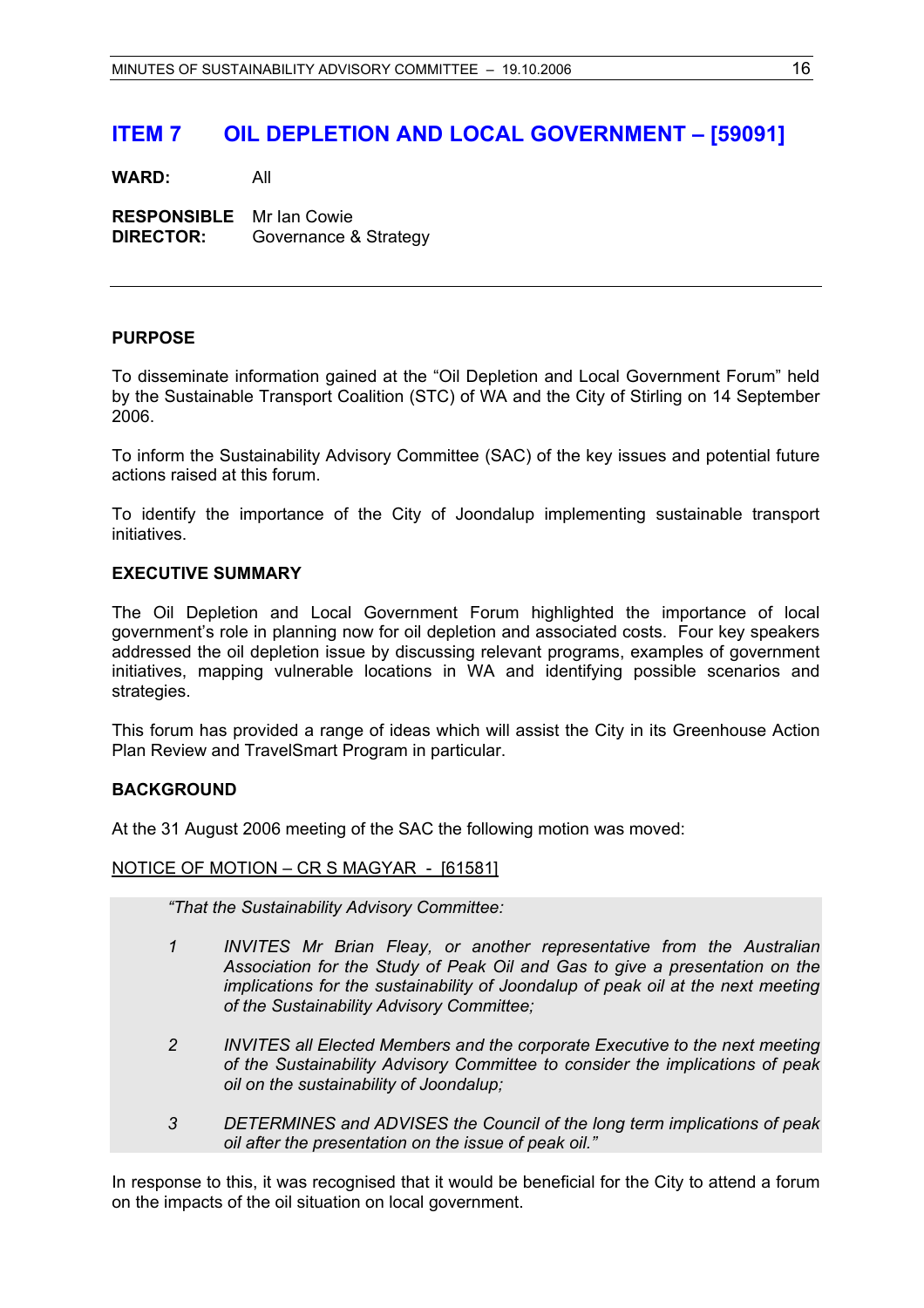Information gleaned from the Oil Depletion and Local Government Forum can be considered:

- in the Greenhouse Action Plan review process;
- for vehicle fleet planning; and
- in the City's TravelSmart program.

In response to this, it was recognised that it would be beneficial for the City to attend a forum on the impacts of the oil situation on local government.

## **DETAILS**

## **Oil Depletion and Local Government Workshop:**

This STC workshop focused on practical alternative solutions to the rising petrol prices faced by local government and its community. It explored challenges and ideas for councils seeking to reduce transport energy use, lower emissions and to support sustainable transport.

**Speaker 1:** Lucy Carew-Reid (Sustainable Transport Officer at Cities for Climate Protection, ICLEI-A/NZ (Local Governments for Sustainability). Lucy Carew-Reid spoke about the Cities for Climate Protection Campaign and local government transport issues.

Refer to Attachment 1.

A number of initiatives were presented that local governments had undertaken to reduce car use, these included:

- Increased on-street parking but reduced number of parking spaces that developers had to supply.
- Enough short term parking spaces but not for commuters that could use public transport.
- The North Sydney Council introduced differential parking rates so vehicles with lower emissions pay less for parking.
- Free city bicycles supplied with refundable coin system whereby advertising on the bikes funds the service.

Another example of a community adapting to reduced fuel supply was Cuba during the USA fuel embargo. This resulted in local self reliance and initiatives included:

- More local food production and markets;
- Registered carpooling; and
- Dispersement of university facilities.

#### *Further Issues:*

A barrier for Australia is that it is a costly exercise to put tolls in for 'contained' congestion i.e. Australian cities are not as congested as many other major cities in the world.

Managing the conflict of pedestrians and cyclists on paths is addressed on the Australian Bicycle Council website: http://www.abc.dotars.gov.au/

Industry often approaches local government for advice as local government are identified as leading the way.

**Speaker 2:** David Rice (Department of Planning and Infrastructure - DPI). David has been involved with some initial mapping on what sections of WA's suburbs will be most affected by rising petrol prices as well as other factors such as access to public transport. This was the first public presentation of these initial results and identified residents most at risk of further petrol price rises.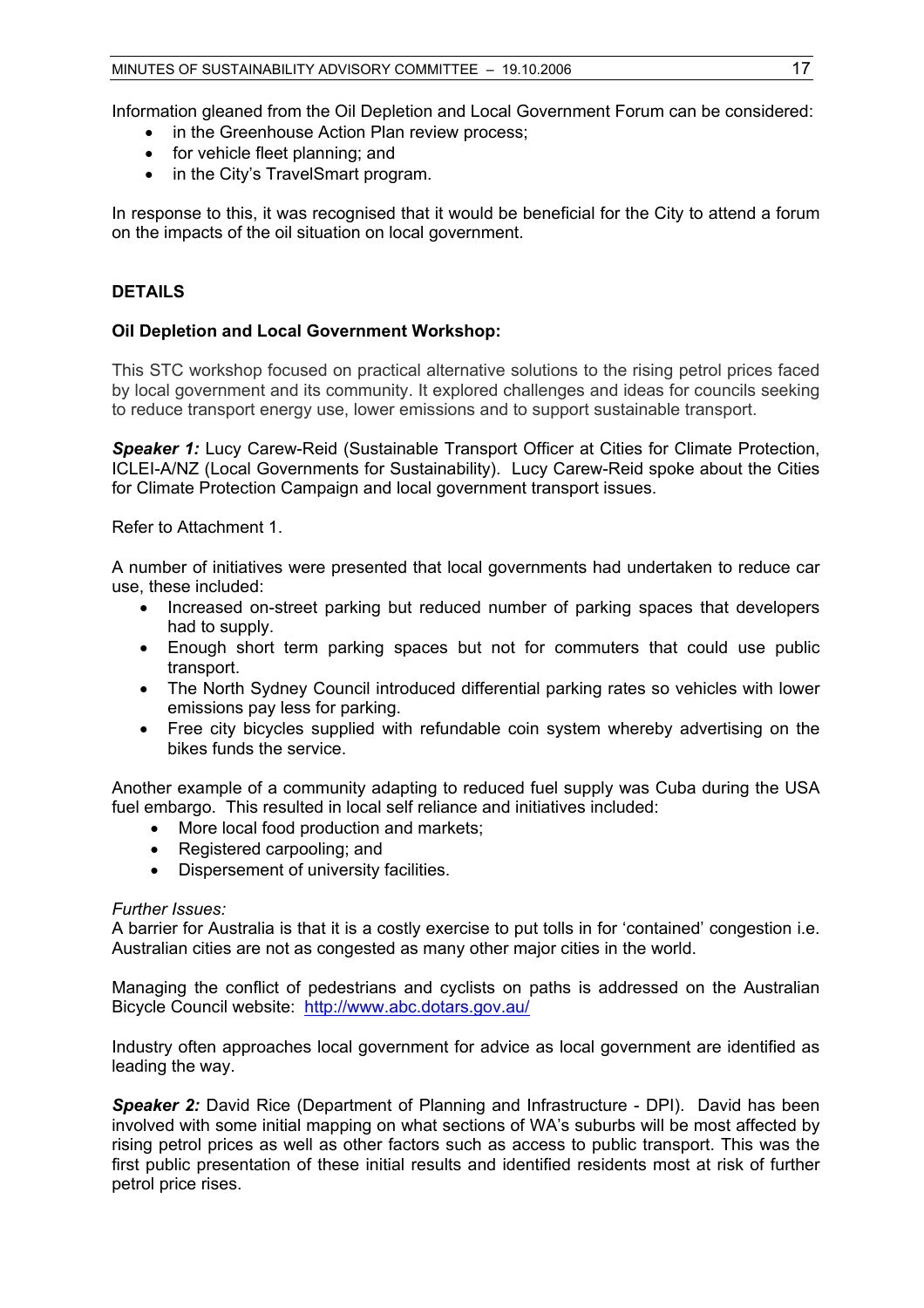Refer to Attachment 2.

In this mapping exercise the emphasis was on holistic affordable living, not just affordable housing in suburbs that will be seriously impacted on by oil depletion and transport needs.

The maps indicate relative transport vulnerability, however an indication of absolute transport vulnerability is really needed.

Contact person at DPI : Tim.Wyatt@dpi.wa.gov.au

**Speaker 3:** David Worth (Sustainable Transport Coalition of WA) has studied the issue of Australia's oil supply for some years and gave a brief overview of the peaking of world crude oil production and what it means for Australia. He concluded his talk by looking at some ideas of how local government can address rising petrol prices using examples from Australia and overseas.

Refer to Attachment 3.

David identified two scenarios – "Plan A: Business as usual" and "Plan B: Oil depletion is coming"

*Plan A:* 

Australia has low grain stocks as we consume more than we grow. Biodiesel is derived from corn, sugar and canola. Increased biodiesel from these sources will result in increased food prices. Transferring vehicle stocks to hybrid vehicles will take a long time (eg it generally takes Australia 15 – 20 years to change its entire vehicle stock).

#### *Plan B:*

The price of oil doubling is an indicator of a problem. The underlying problem is that daily oil production is not large enough to meet demand. He predicts society will probably run out of cheap oil. During oil shocks there is an increase in 4 cylinder cars purchased and an increase in public transport use.

In Australia in the past eighteen months oil exports have dropped and oil imports have risen. Refineries are not set up to use our own oil exploration in Australia and we are heavily reliant on imports. Geoscience Australia predicts in 5 – 7 years Australian reserves will run out if we continue using oil at the current rate.

Refer to USA Department of Energy Report on www.stcwa.org.au

#### *Plan B Initiatives:*

What councils can do:

*Transport* 

- Convert trucks and light pick-ups to CNG;
- Transfer vehicle stock to smaller cars / CNG / diesel;
- Exchange cars for electric bikes;
- Establish a regional biodiesel plant using waste rather than ethanol;
- Cut down on vehicle travel.
- *Staff* 
	- Work from home  $1 2$  days per week;
	- Pay staff not to use cars eg City of Subiaco;

#### *Residents*

- Establish community car pool systems;
- Fast track Transport Oriented Developments (TODs) around older rail stations.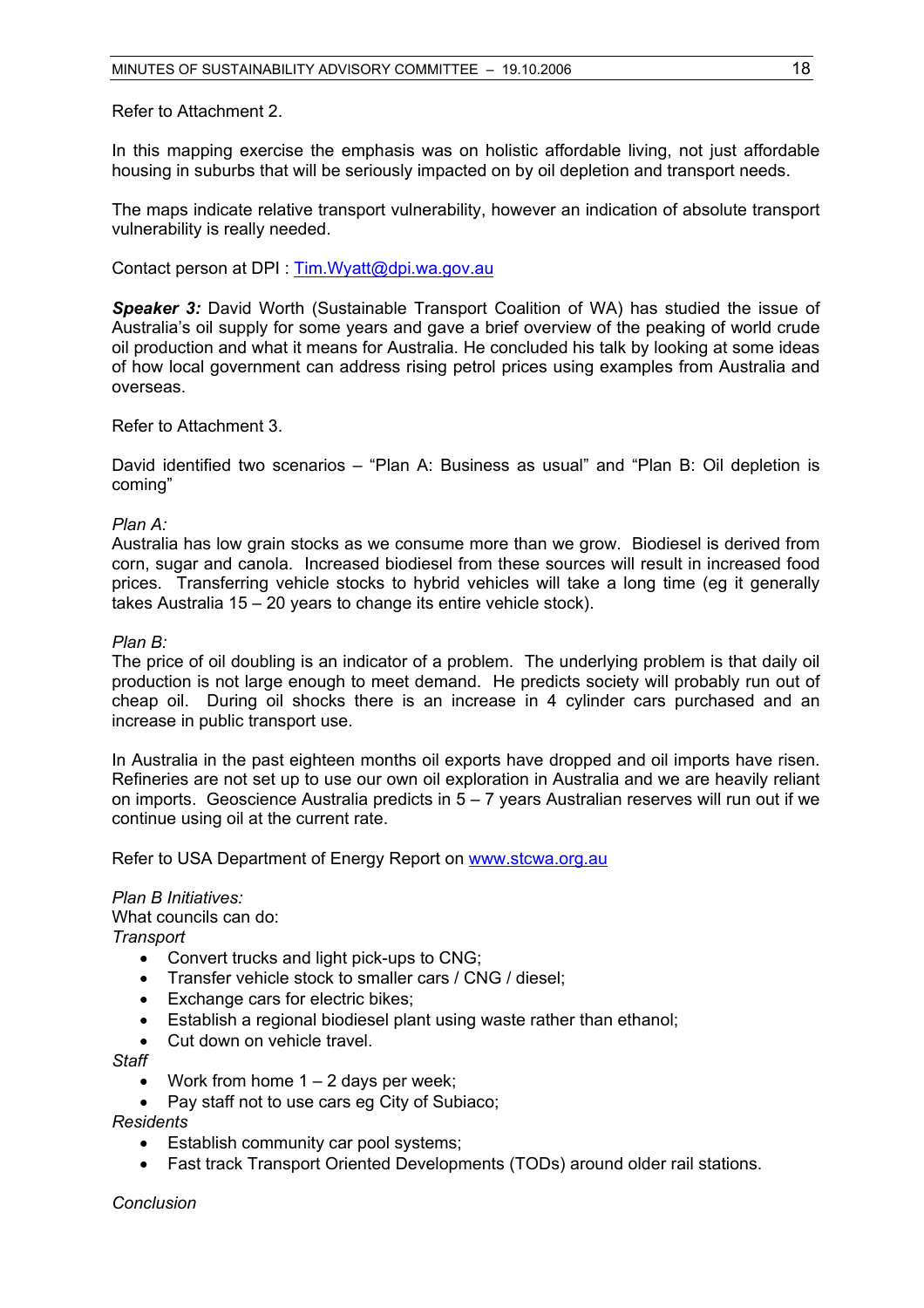Government leadership is needed and local government is good at community awareness raising. Opportunities for recognition of sustainable transport initiatives can be achieved through the STC Sustainable Transport Awards.

**Speaker 4:** Ian Ker (STC & CATALYST) catalystian@netscape.net is an experienced transport consultant and informed on how local government can effect real change in light of looming further rises in transport energy costs. Ian is currently developing a long term public transport strategy for the Perth Transport Authority.

Refer to Attachment 4.

Ian suggested 'peak oil' is an opportunity for doing something positive about sustainable transport. Further advantages of reducing car use include increased pedestrian activity which can reduce crime and lead to better health.

*Issues:* 

- Household budgets are impacted on from increases in petrol prices (see pp 3 –5) Attachment 4).
- Developers (in Queensland) are luring people in to most vulnerable (fuel reliant) areas by offering free fuel for 2 years.
- Car allowances encourage car dependence.

*Regional action:* 

• The Western Australian Local Government Association (WALGA) lobbied the Federal Government to expand fringe benefits tax to vehicles that are more environmentally friendly (motion recently passed).

*What Local Government Can Do:* 

- Lead by example;
- Engage community (ascertain a clear set of statements of what the community wants);
- Demonstration projects eg Leederville TOD link to train station;
- Consider wide scale range of benefits of transit orientation;
- Investigate 'Network City' with DPI what it means to local government and influence how it becomes operational;
- Investigate Town of Vincent parking plans:
- Reinvigorate local centres;
- Utilise public spaces;
- Refer to 'Designing out Crime' see DPI Planning Guidelines;
- Consider energy use in council's own operations;
- Actively embrace travel behaviour change eg appoint a TravelSmart Officer;
- Address community development;
- Encourage local business development including patronising of such rather than travel to centres further a field;
- Recognise that local governments are pivotal with a greater knowledge of the detailed functioning of areas.

Key Performance Indicators:

- Public spaces are populated and local businesses thrive;
- No free fuel advertising:
- Cost of local government services e.g. property rates are kept reasonable;
- Community involvement in the process of adjusting to oil price and scarcity.

## *Question Time*

Suggestions from points raised: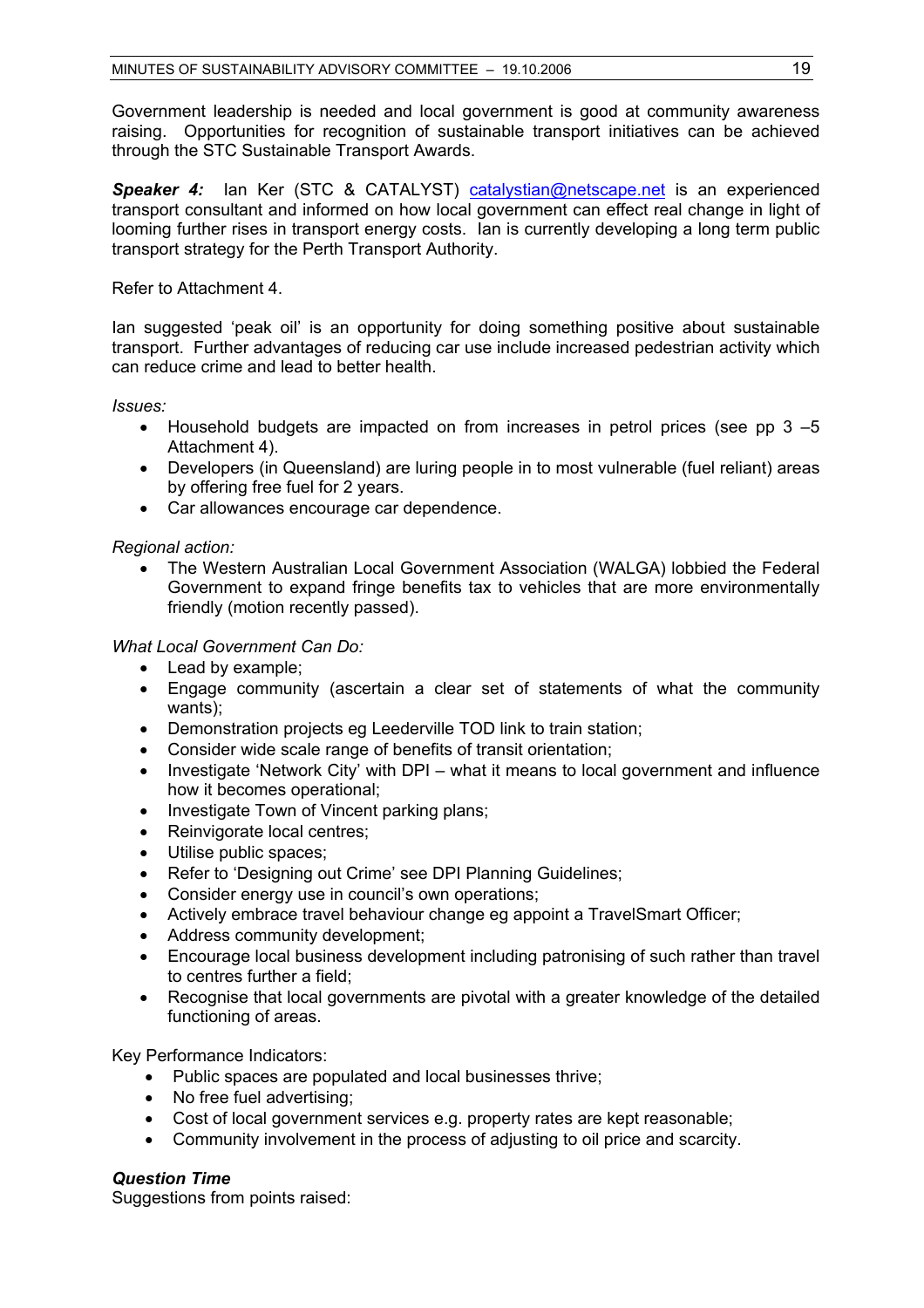- See DPI 'Network City' and try to adopt principles and engage the business community as they provide much of the community foundation.
- Seek DPI program for development of activity centres and corridors. Viable proposals could be addressed to Martin Richardson.
- Seek State government's Transport Impact Assessment which should be available to local governments.
- Approach WALGA with issues and hurdles in developing sustainable transport.

## **Link to Strategic Plan:**

The Forum has provided the City with ideas and resources for sustainable transport planning to implement the Key Focus Area 2: Caring for the Environment objectives of the City of Joondalup Strategic Plan 2003 – 2008:

2.1: "To plan and manage our natural resources to ensure environmental sustainability" and

2.2: "To manage waste effectively and efficiently in alignment with environmentally sustainable principles".

## **Legislation – Statutory Provisions:**

The City meets key relevant requirements of the *Local Government Act 1995 (WA)* by attending sustainable transport forums and implementing resource efficiency initiatives. These include:

Part 1 – Introductory matters

Section 1.3 (2):

- (a) "greater accountability of local governments to their communities;
- (b) "more efficient and effective local government"; and

Section 1.3 (3):

using ". its best endeavours to meet the needs of current and future generations through an integration of environmental protection, social advancement and economic prosperity".

## **Risk Management Considerations:**

Not Applicable.

## **Financial/Budget Implications:**

Not Applicable.

#### **Policy Implications:**

Not Applicable.

## **Regional Significance:**

Sustainable Transport has a regional impact.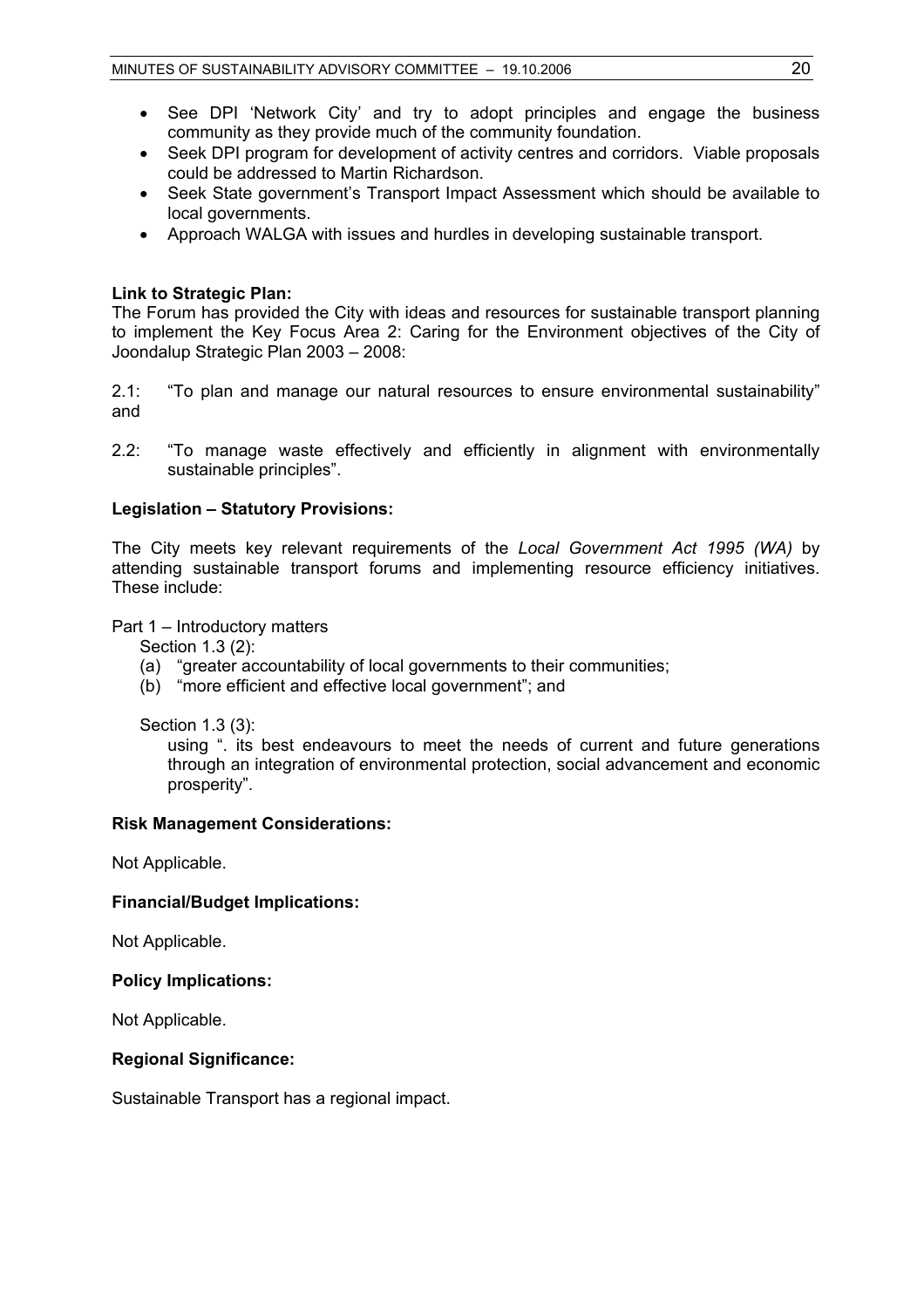#### **Sustainability Implications:**

The implementation of sustainable transport initiatives promotes the City's Strategic Plan 2003 –2008 Key Focus Area 2: *Caring for the Environment - "The City of Joondalup is recognised as a leader in environmental sustainability, and continues to promote and enjoy a lifestyle which engenders social and economic sustainability".*

#### **Consultation:**

Not Applicable.

#### **COMMENT**

Local government planning for oil price rises and potential oil depletion is crucial for meeting local government responsibility. The City of Joondalup already has initiatives in place to reduce corporate and community car dependence in its Greenhouse Action Plan (GAP) which can be expanded utilising suggestions generated from the forum and through the GAP review process and TravelSmart program.

#### **ATTACHMENTS**

| Attachment 1: | ICLEI Local Governments for Sustainability - Empowering<br>local<br>governments to reduce greenhouse gas emissions. Lucy Carew-Reid. |
|---------------|--------------------------------------------------------------------------------------------------------------------------------------|
| Attachment 2: | Transport Vulnerability Maps STC AGM 11 September 2006, David Rice.                                                                  |
| Attachment 3: | Plan B: Oil depletion is coming, Dr David Worth, Convenor (Sustainable<br>Transport Coalition).                                      |
| Attachment 4: | Local Government: Meat in the Sandwich or Pivotal Player? Ian Ker<br>Principal CATALYST.                                             |

## **VOTING REQUIREMENTS**

Simple Majority

**MOVED Cr Fishwick SECONDED Cr Magyar that the Sustainability Advisory Committee NOTES the Oil Depletion and Local Government Report and its associated attachments and also NOTES that the Committee will receive a presentation in November 2006 from Mr Brian Fleay from the Sustainable Transport Coalition.** 

#### **The Motion was Put and CARRIED (7/0) CARRIED** (7/0)

**In favour of the Motion:** Crs John, Fishwick, Magyar, Ms Barter, Mr Dorney, Ms Herbert and Mr Willett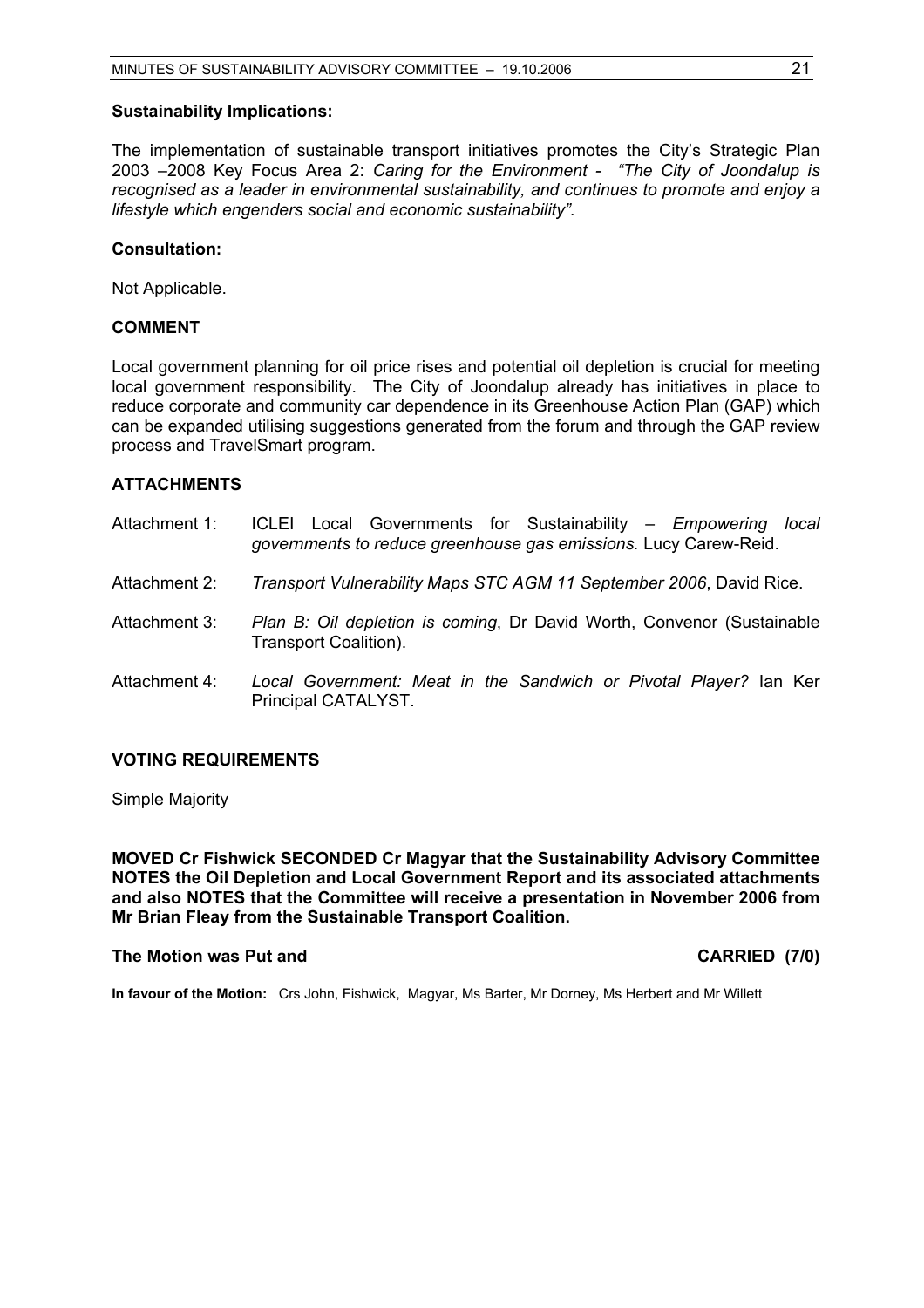# **ITEM 8 RATIFICATION OF WORK PLAN FOR FUTURE SUSTAINABILITY ADVISORY COMMITTEE MEETINGS – [00906]**

**WARD:** All

**RESPONSIBLE** Mr Ian Cowie **DIRECTOR:** Governance and Strategy

## **PURPOSE/EXECUTIVE SUMMARY**

To ratify the outcomes of the Sustainability Advisory Committee (SAC) workshop.

## **BACKGROUND**

A SAC workshop was held on 29 September 2006 where discussions were held on the way forward, including key focus areas for the Committee.

## **DETAILS**

A workplan has been developed from discussions held at the workshop and this plan has been forwarded to Committee members for their information and consideration.

#### **Link to Strategic Plan:**

Not Applicable.

## **Legislation – Statutory Provisions:**

Not Applicable.

#### **Risk Management Considerations:**

Not Applicable.

## **Financial/Budget Implications:**

There could be financial implications associated with the implementation of the workplan.

#### **Policy Implications:**

There could be financial implications associated with the implementation of the workplan.

## **Regional Significance:**

Not Applicable.

## **Sustainability Implications:**

The workplan promotes sustainability.